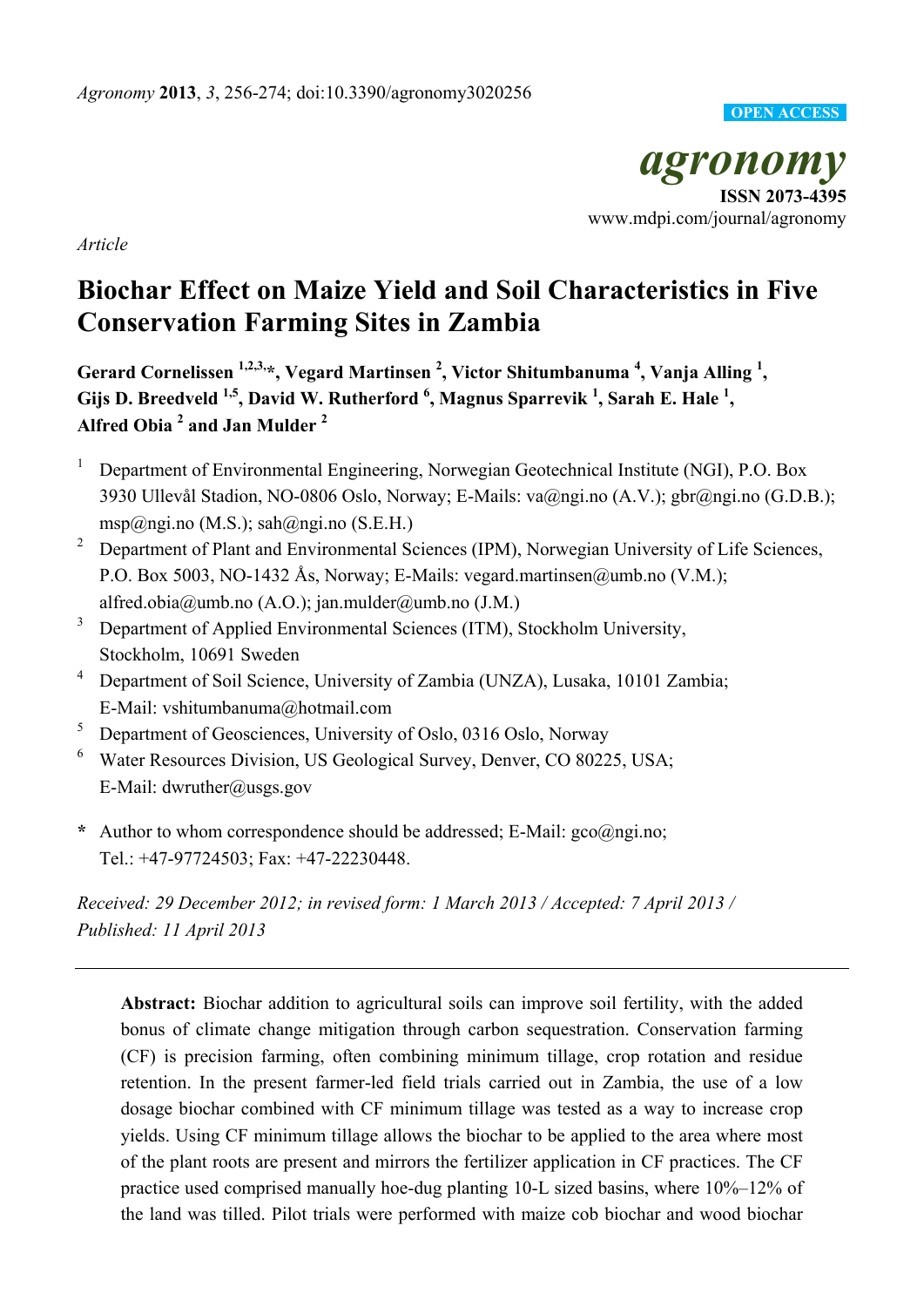on five soils with variable physical/chemical characteristics. At a dosage as low as 4 tons/ha, both biochars had a strong positive effect on maize yields in the coarse white aeolian sand of Kaoma, West-Zambia, with yields of  $444\% \pm 114\%$  ( $p = 0.06$ ) and  $352\% \pm 139\%$  ( $p = 0.1$ ) of the fertilized reference plots for maize and wood biochar, respectively. Thus for sandy acidic soils, CF and biochar amendment can be a promising combination for increasing harvest yield. Moderate but non-significant effects on yields were observed for maize and wood biochar in a red sandy clay loam ultisol east of Lusaka, central Zambia (University of Zambia, UNZA, site) with growth of  $142\% \pm 42\%$  ( $p > 0.2$ ) and  $131\% \pm 62\%$  ( $p > 0.2$ ) of fertilized reference plots, respectively. For three other soils (acidic and neutral clay loams and silty clay with variable cation exchange capacity, CEC), no significant effects on maize yields were observed  $(p > 0.2)$ . In laboratory trials, 5% of the two biochars were added to the soil samples in order to study the effect of the biochar on physical and chemical soil characteristics. The large increase in crop yield in Kaoma soil was tentatively explained by a combination of an increased base saturation (from  $\leq 50\%$  to 60%–100%) and cation exchange capacity (CEC; from 2–3 to 5–9 cmol/kg) and increased plant-available water (from 17% to 21%) as well as water vapor uptake (70 mg/g on maize cob biochar at 50% relative humidity).

**Keywords:** biochar; conservation farming; crop yield; acidity; CEC; plant-available water

## **1. Introduction**

The research field of biochar is expanding rapidly, mainly because of its potential for carbon sequestration [1], but also for its promise as a technology for immobilizing pollutants [2], handling waste [3] and increasing soil fertility [4,5].

Earlier research has attributed the effect of biochar on crop yield to increased CEC and associated nutrient retention [4,6–11], increased pH and base saturation [9,11,12], increased available P [8,11,12], and increased plant-available water [4,13]. Kimetu *et al.* [14] found that increased CEC caused by biochar could explain some but not all of the observed yield effects. Soil biological parameters have also been demonstrated to be affected by the addition of biochar, however often as a side effect of chemical changes in the soil. For example, the release or sorption of organic molecules from biochar may in some cases be responsible for increases or decreases in abundance and activity of soil (micro)biota [15]. Biochar could especially influence mycorrhizal abundance and/or functioning, allowing improved uptake of nutrients by plants [16].

A recent meta-analysis showed plant-available water and pH increase along with nutrient retention increases as the most important factors explaining the effect of biochar addition on plant growth [5]. However, in many studies it was not completely clear what factor was decisive for the observed biochar effects, or lack thereof, on crop yield [7,9,14,17]. The mentioned meta-analysis by Jeffery *et al.* [5] showed that the effect of biochar on crop yield is variable, ranging from −28% to +39%, with a grand mean of  $+10$ %. The greatest effect  $(+39%)$  was seen at unrealistically high application rates of 100 tons/ha suggesting that alternative methods to achieve positive crop yield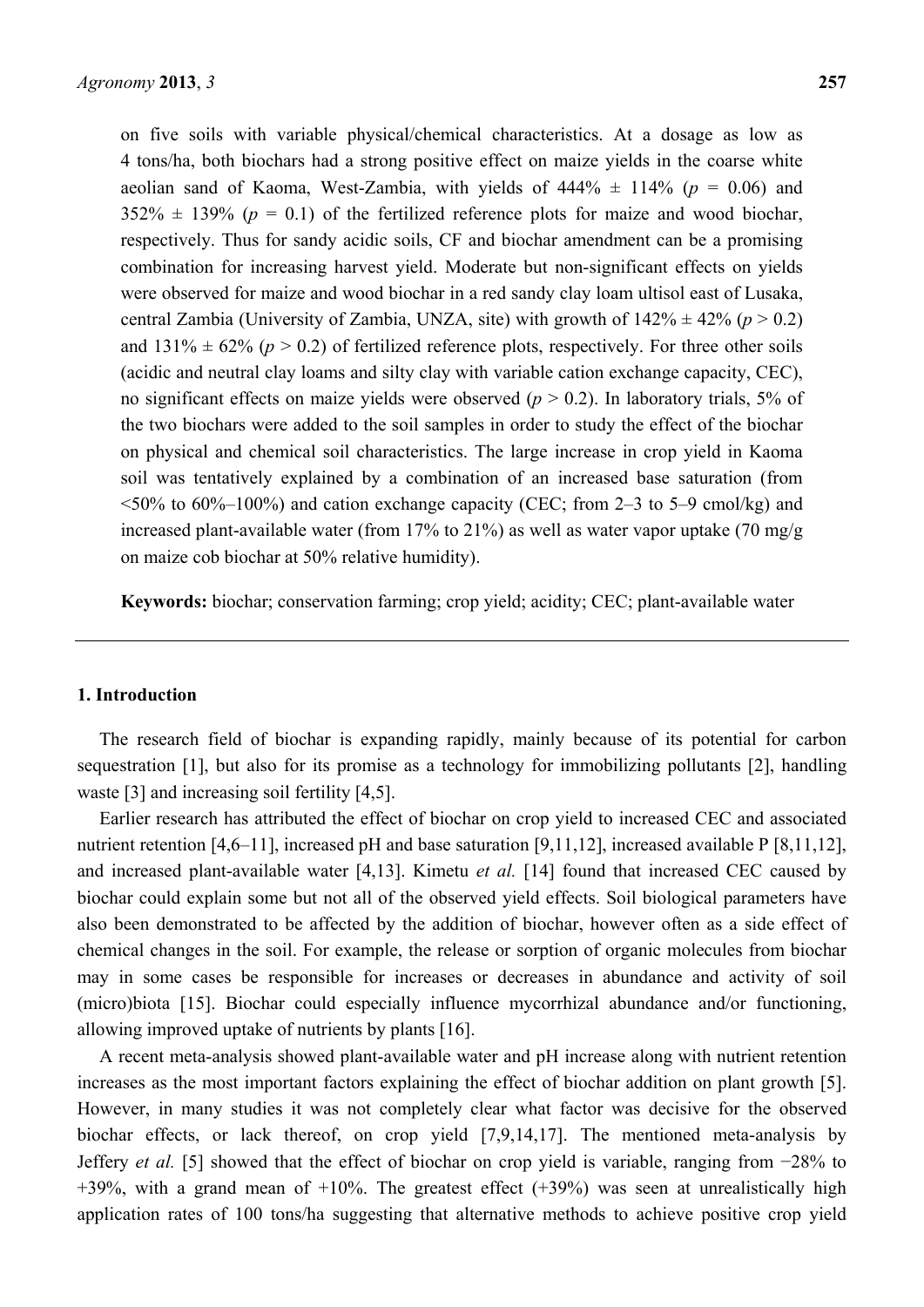effects at lower application rates are necessary. A significant effect of biochar on the crop yield was seen for rice and sorghum planted in a highly weathered Brazilian ferralsol, where up to a factor of eight effect was observed in different treatments with and without compost additions [18]. However, in an extensive field study in rice systems, no effect of rice husk biochar was observed in fertile soils, whereas poor soils showed a  $16\%-35\%$  increase in harvest [17]. Negative effects of biochar amendments were reported when ryegrass was grown in biochar amended plots using biochars prepared from biosolids [19,20]. These negative effects are possibly explained by the introduction of heavy metals and other contaminants in biochar [19,21,22].

Conservation farming (CF) is a general term used for various forms of precision agriculture [23–25]. Often the elements of minimum tillage, crop rotation and residue retention are included. In sub-Saharan Africa, minimum tillage is often carried out by constructing hoe basins (manual farming) or rip lines (animal draft practice). Until now, there have been no studies that integrated the use of biochar into the concept of conservation farming. However, the combination of biochar amendment with minimum-tillage CF could be a viable opportunity for reducing the amount of biochar needed during an application because the biochar itself is concentrated where most of the plant roots are found (*i.e.*, in the plant basins or rip lines).

The aim of the present study was two-fold: i) carrying out biochar field pilot studies to test whether integration of biochar amendment in conservation farming (CF) can be a way to increase yields at low biochar dosages, and ii) understanding the mechanism of increased soil fertility, or the lack thereof, by coupling laboratory biochar amendment studies to field pilots at sites with widely variable soil characteristics. The most important difference between the tested version of CF and traditional land use is the use of manual minimum tillage methods, where 10%–12% of the area is tilled by hoe basins [24,26,27]. All trials except for a block trial at the University of Zambia (UNZA) farm were fully farmer-led. The present study was limited to chemical and physical responses of soil to biochar; biological factors were outside the scope of our investigation.

The main agricultural waste material in the Zambian CF context is maize cobs [25,26] and was therefore used to make the biochar. We used wood biochar as a comparison for its agronomic effectiveness, but do not advocate its implementation, as agricultural waste materials should be used for making biochar.

Our hypotheses were that biochar would work well in a CF context since the biochar is concentrated in the basins where plant roots are, and because amelioration of the soil physical and chemical characteristics would lead to an increase in crop yield in the presence of biochar, either directly, or indirectly through beneficial effects on soil microbes and/or mycorrhizae. This is, to our knowledge, the first publication where biochar amendment is combined with conservation farming. In addition, publications of farmer-led trials performed outside experimental farms are scarce, as well as studies comparing field trials for several geographically, chemically and physically variable soils.

## **2. Materials and Methods**

**Biochars**. Two biochars from either maize cobs or mixed softwood from secondary forest were prepared using a local/traditional earth-mound kiln technology. Generation temperatures were around 400 °C, as measured with a digital thermocouple. Pyrolysis time was seven days. Biochars were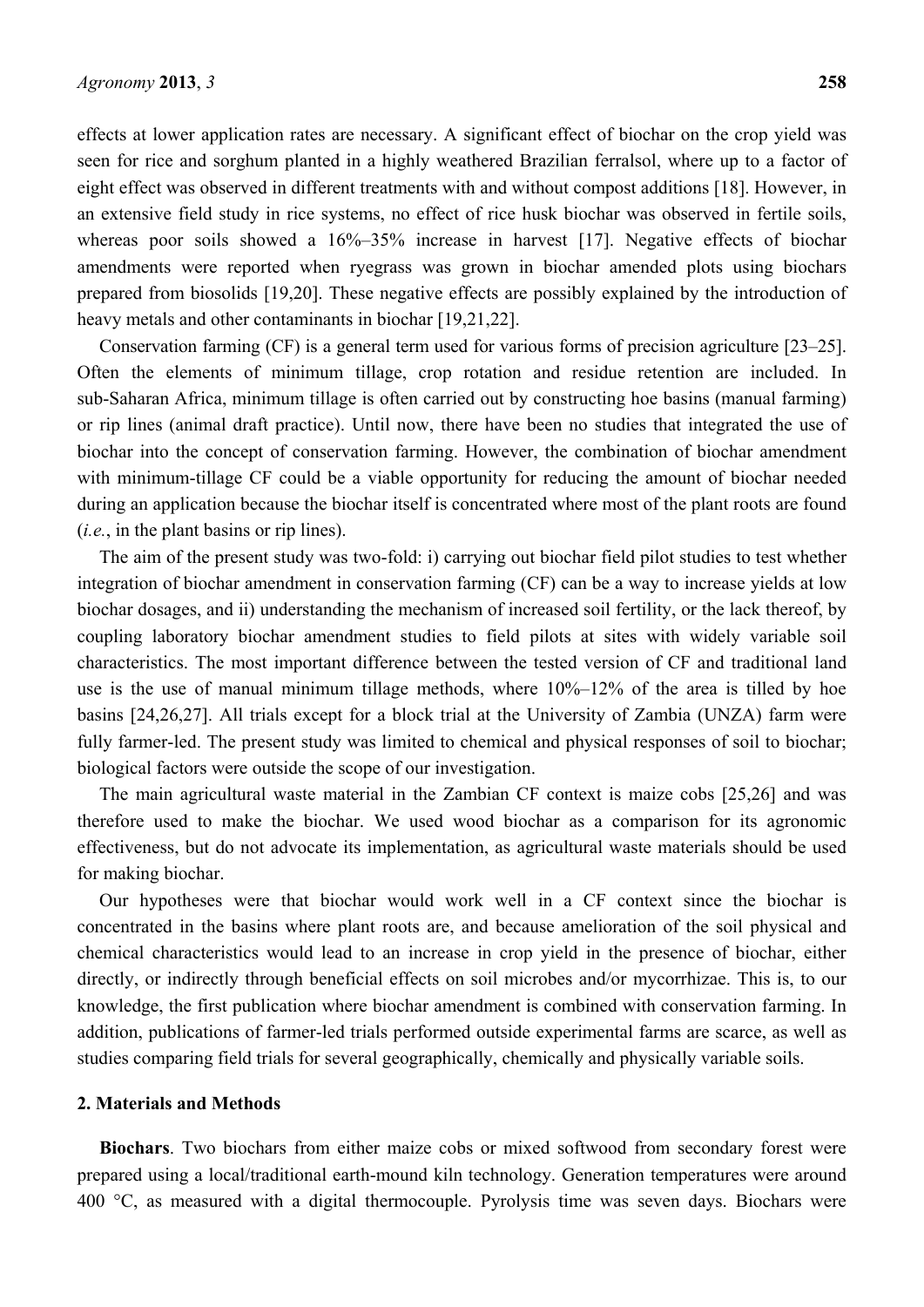crushed to a coarse powder. For laboratory measurements, the biochars were dry-sieved over 2 mm. For field trials, the biochars were used without further treatment.

**Soils.** An overview of the trial setup, including field trial coordinates, cropping history, fertilizer amounts, planting dates and harvesting dates are given in Table 1. The field sites had highly variable soil characteristics: Kaoma (Ferrallic Arenosols; infertile, coarse white sands of aeolian origin; Table 1), Lusaka and Shimabala (both Haplic Luvisols; moderate fertility and clay illuviation; texture clay loam and silty clay, respectively), Mkushi (Haplic Acrisol; highly leached, acidic sandy loams and clay illuviation) and the University of Zambia (UNZA) experimental farm (Ultisol; Typic kandisultalf; dominant clay mineral kaolinite followed by illite, developed from limestone; Figure S1). All plots were on flat terrain, and heterogeneity due to e.g., termite mounds, earlier residue burning and organic waste discarding was avoided.

**Experimental design of field trials.** Biochar amendment was done in combination with conservation farming (CF). This version of CF utilizes soil dry-season preparation (rainfall is unimodal in Zambia, with rains falling between November and April; for annual rainfall data per site see Table 1), minimum tillage methods (basin digging; 15,800 basins per ha of around  $15 \times 20 \times 40$  cm (10 L) each, or around 10%–12% of soil disturbance [25,27]), use of herbicides (see further), crop rotations with legumes, and precision fertilization to minimize soil disturbance and to maximize the utilization of nutrients added to the soil [23–25]. All trials except the one at University of Zambia (UNZA) farm (see below) were farmer-led, *i.e.*, sowing and plot maintenance was done by the farmers. Only biochar amendment and harvesting was done by the research team.

**Biochar dosage.** In the present field trial, biochar dosages of 0.8 and 4 tons/ha were used. Because the biochar was concentrated in the planting basins (Figure S2), these dosages would roughly correspond to around 6 and 30 tons/ha in conventional farming encompassing an even distribution of biochar over the whole area (broadcasting). The biochar application rates corresponded to approximately 1 and 5% of biochar in the basins, which allowed the 5% dose to be compared to the laboratory tests (see below). Only the 5% biochar dose was used in laboratory tests in order to clearly observe differences in physicochemical soil properties between biochar amended and unamended soils.

**Field trial layout***.* Sowing of maize (*Zea Mays*; seed from Maize Research Institute and Zamseed, Lusaka, Zambia; four seeds per basin) was done between 15 November and 19 December. For details on sowing and harvesting dates, see Table 1. Three weeks before planting, herbicides were applied using 5.1 kg/ha glyphosate. Late-season weeds were treated one month before harvesting with 1.32 kg/ha atrazine (6-chloro-4-*N*-ethyl-2-*N*-propan-2-yl-1,3,5-triazine-2,4-diamine; Table 1). One round of hand-weeding was performed halfway the growth season if needed. Synthetic fertilizer was also added to the basins (NPKS 10:20:10:6 before planting, followed by urea top dressing applied six weeks after crop emergence; see below and Table 1). No lime was applied as it was not the intention to mask the pH effect of biochar amendment, and because lime is difficult to obtain for most Zambian farmers. After applying the biochar and the fertilizer to the basins, soil (10 L) was back-filled and mixed thoroughly with the biochar and fertilizer using a hoe. The total size of the farmer-led trials (all except UNZA farm which was  $600 \text{ m}^2$ ) was around 1000 m<sup>2</sup> at each station (totaling around 3500 plants). Each treatment consisted of three 0.9-m spaced rows of 50 CF 10-L planting basins as described above (around 500 plants; 150 m<sup>2</sup>) separated by one 0.9-m wide control row of 50 planting basins (Figure S3). To simplify treatments at the farmers' sites, no blocks were established, however,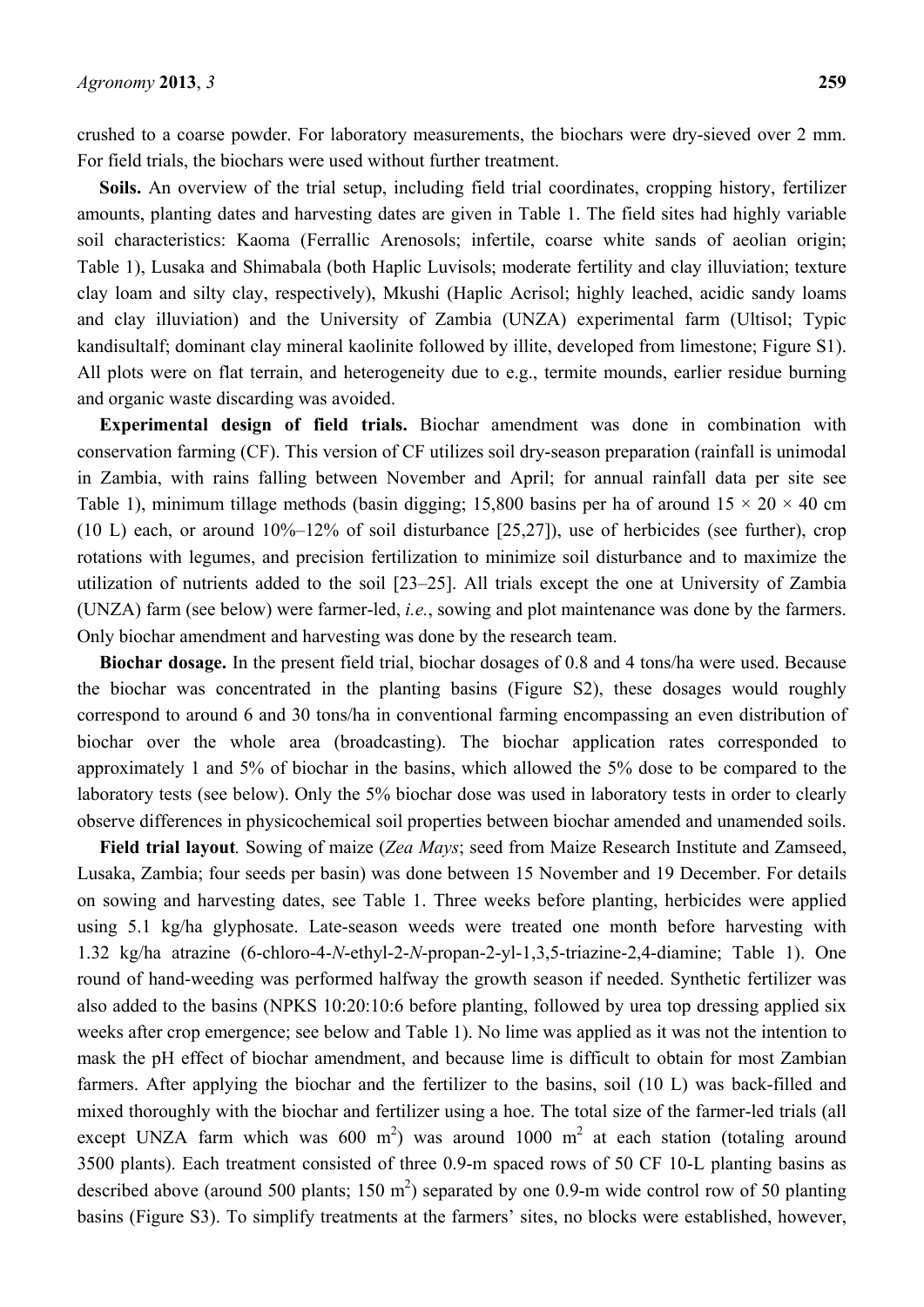we compensated for the lack of replication through the large size of the plots. Details specific to one or two sites are as follows:

*UNZA farm.* This was the only block trial, consisting of four  $25 \text{ m}^2$  blocks per treatment ( $25 \text{ basins}$ ) and biochar application rates of 1 and 5 tons/ha, respectively (not 0.8 and 4 tons/ha such as in the other trials). One cropping cycle was studied. Fertilizer dosage was 154 kg/ha N, 56 kg/ha P, 28 kg/ha K, 16.8 kg S.

*Kaoma and Mkushi*. Two cropping cycles were studied (Table 1). Statistical data analysis was done by treating each cropping cycle as a replicate. Biochar application rates were 0.8 and 4 tons/ha.

Fertilizer dosage was 77 kg/ha N, 28 kg/ha P, 14 kg/ha K, 8.4 kg S.

*Shimabala and Lusaka.* One cropping cycle was studied (Table 1). Statistical data analysis could therefore not be done for these two sites. Biochar application rates were 0.8 and 4 tons/ha. Fertilizer dosage was 154 kg/ha N, 56 kg/ha P, 28 kg/ha K, 16.8 kg S.

Yield data. Yield was measured for air-dried grains. Moisture content was 10%–15%, as measured by drying overnight at 110 °C, and not corrected for in the yield data reported. The uncertainty in moisture content led to errors of up to 5% in the absolute harvest data but not in the relative biochar *vs.* non-biochar comparisons. Another potential source of uncertainty could be caused by the lack of replication in the farmer-led trials. To reduce this uncertainty, individual trial fields (of 150  $m<sup>2</sup>$ ) were larger than the often-used replicated 25  $m^2$  plots. The sample size to obtain yield data was also larger than usual trials; grains were sampled from basins 10 to 40 of the middle row (to avoid edge effects) of each 3 rows of a certain treatment (30 basins, usually around 100 plants) and pooled into one sample (Figure S3), and weighed. At UNZA farm (where a replicated block trial was performed), the grains from the 9 inner basins of a 25-basin block were pooled into one sample and weighed.

Statistical testing of effects of treatments or additions was done using a two-sided *t*-test at a 95% confidence interval.

Soil CEC and pH. In the laboratory, we tested the effect of the two biochars on CEC, pH, base saturation, available  $Al^{3+}$ , and plant-available water using the same soils sampled from the field sites. In addition, this study was innovative as water vapor sorption of the biochars was measured using a microbalance method. These data are used to aid the understanding of the effect that biochar can have on the soil water balance. The laboratory results were used to tentatively interpret the crop yield observations in the field. Biological effects were considered outside the realm of the present study.

Fifteen soils samples (500 g) were taken from 0–15 cm depth (mixed samples from planting basins) at each 1000  $m^2$ -field plot and pooled into three replicate samples. Soils were characterized for pH  $(1:2.5 \text{ v/v}; \text{ in H<sub>2</sub>O and 0.01 M CaCl<sub>2</sub>)$  and extracted with 1 M ammonium acetate (adjusted to pH 7) or 1 M ammonium nitrate (unbuffered) to determine exchangeable base cations  $(Ca^{2+}, Mg^{2+}, Na^+, K^+)$  in the extracts. Extractable acidity was determined by back-titration with sodium hydroxide to pH 7. The sum of exchangeable base cations and acidity was used to determine cation exchange capacity (CEC). In addition, exchangeable  $Al^{3+}$ , Fe<sup>2/3+</sup> (NH<sub>4</sub>NO<sub>3</sub> only) and Mn<sup>2+</sup> were determined, as well as organic C (OC), H and N (catalytic combustion elemental analysis at 1030 °C after acidification with 50 µL 1 M HCl per 15 mg dry sample). pH (1:2.5 v/v), CEC and OC, H, and N contents were determined for soils without and with 5% biochar amendment (both wood and maize cob biochar mixed into the soil in the laboratory). Along with each CEC determination, five acidic internal reference soils were tested for consistency. The CEC determinations for these soils were always within 5% of the certified values.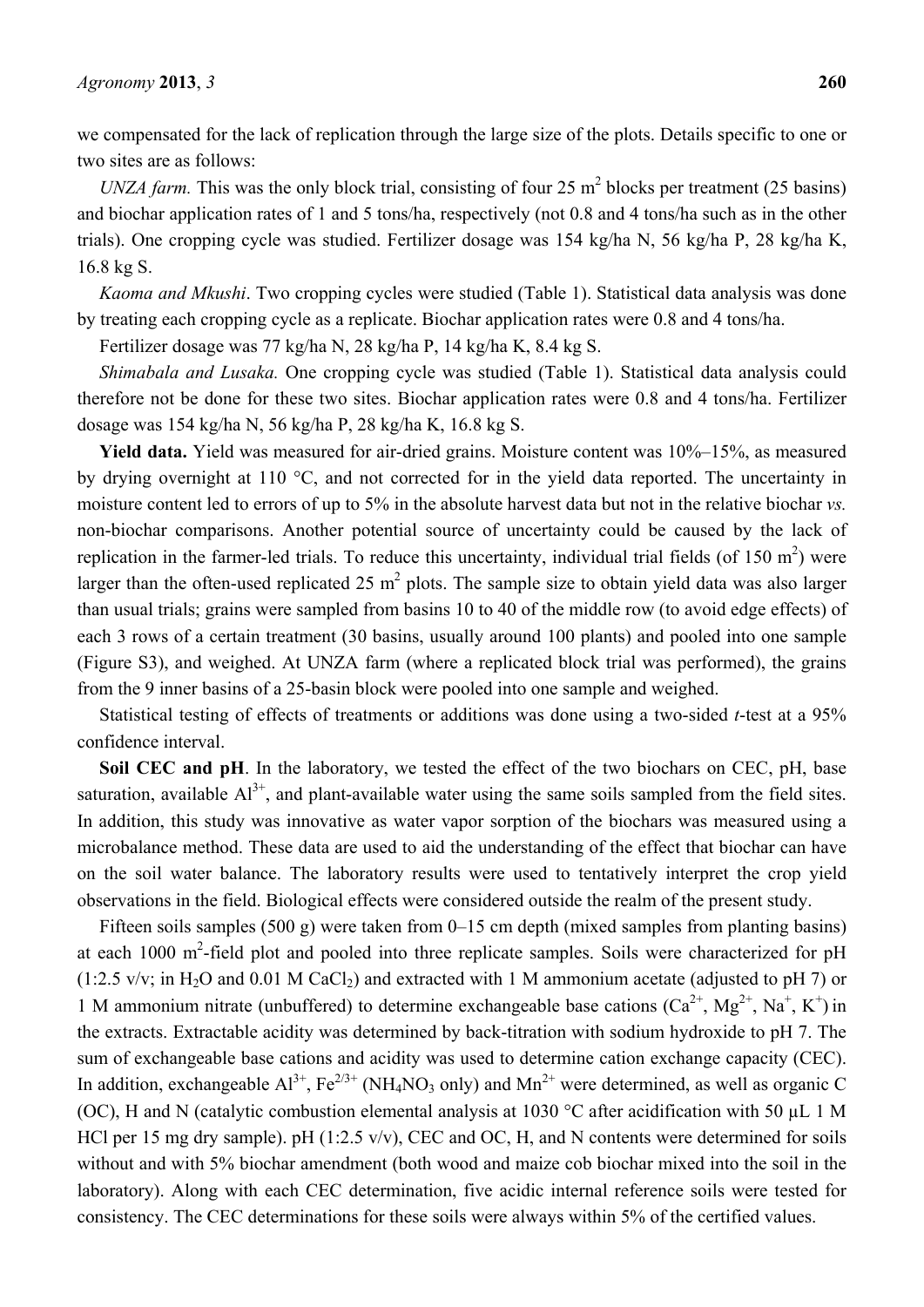## **Table 1.** Overview of field trials.

|                         | Kaoma                                                                                                                                              | <b>UNZA</b>                                                                                                            | <b>Mkushi</b>                                                                                                            | Lusaka                                                                                                                   | Shimabala                                                                                                                |  |  |
|-------------------------|----------------------------------------------------------------------------------------------------------------------------------------------------|------------------------------------------------------------------------------------------------------------------------|--------------------------------------------------------------------------------------------------------------------------|--------------------------------------------------------------------------------------------------------------------------|--------------------------------------------------------------------------------------------------------------------------|--|--|
| <b>GPS</b>              | S 14°49.571'                                                                                                                                       | S 15°24.798'                                                                                                           | S 13°36.361'                                                                                                             | S 15°22.712'                                                                                                             | S 15°39.278'                                                                                                             |  |  |
| coordinates             | E 24°52.970'                                                                                                                                       | $E$ 28°42.166'                                                                                                         | E 29°22.681'                                                                                                             | E 28°22.269'                                                                                                             | E 28°14.503'                                                                                                             |  |  |
| Soil type               | Aeolian sand                                                                                                                                       | Red oxisol                                                                                                             | Weathered grey loam                                                                                                      | Clay loam                                                                                                                | Clay loam                                                                                                                |  |  |
| Type of trial           | Farmer-led                                                                                                                                         | Block trial at experimental<br>farm, 4 replicates                                                                      | Farmer-led                                                                                                               | Farmer-led                                                                                                               | Farmer-led                                                                                                               |  |  |
| Total size of           | $1000 \text{ m}^2$                                                                                                                                 | $500 \text{ m}^2$                                                                                                      | $1000 \text{ m}^2$                                                                                                       | $1000 \text{ m}^2$                                                                                                       | $1000 \text{ m}^2$                                                                                                       |  |  |
| trial                   | 850 basins                                                                                                                                         | 425 basins                                                                                                             | 850 basins                                                                                                               | 850 basins                                                                                                               | 850 basins                                                                                                               |  |  |
| Crop                    | Maize                                                                                                                                              | Maize                                                                                                                  | Maize                                                                                                                    | Maize                                                                                                                    | Maize                                                                                                                    |  |  |
| Treatments              | Non-fertilized control<br>Fertilized control<br>0.8 ton/ha wood biochar<br>4 ton/ha wood biochar<br>0.8 ton/ha cob biochar<br>4 ton/ha cob biochar | Non-fertilized control<br>Fertilized control<br>1 ton/ha wood biochar<br>5 ton/ha wood biochar<br>5 ton/ha cob biochar | Fertilized control<br>0.8 ton/ha wood biochar<br>4 ton/ha wood biochar<br>0.8 ton/ha cob biochar<br>4 ton/ha cob biochar | Fertilized control<br>0.8 ton/ha wood biochar<br>4 ton/ha wood biochar<br>0.8 ton/ha cob biochar<br>4 ton/ha cob biochar | Fertilized control<br>0.8 ton/ha wood biochar<br>4 ton/ha wood biochar<br>0.8 ton/ha cob biochar<br>4 ton/ha cob biochar |  |  |
| Planting<br>date(s)     | 19-11-2010 (season 1)<br>23-11-2011 (season 2)                                                                                                     | 18-12-2010                                                                                                             | $26-11-2010$ (season 1)<br>$21 - 11 - 2011$ (season 2)                                                                   | 19-11-2010                                                                                                               | 16-11-2010                                                                                                               |  |  |
| Harvesting<br>date(s)   | $15-4-2011$ (season 1)<br>20-4-2012 (season 2)                                                                                                     | $15 - 5 - 2011$                                                                                                        | $3-5-2011$ (season 1)<br>10-5-2012 (season 2)                                                                            | 15-4-2011                                                                                                                | $15 - 4 - 2011$                                                                                                          |  |  |
| Fertilizer              | $77 \text{ kg/ha}$ N<br>$(NH_4NO_3$ and urea),<br>28 kg/ha P, 8.4 kg S<br>(Single Superphosphate),<br>14 kg/ha K $(K_2O)$                          | 154 kg/ha N<br>$(NH4NO3$ and urea),<br>56 kg/ha P, 16.8 kg S<br>(Single Superphosphate),<br>28 kg/ha K $(K_2O)$        | 77 kg/ha N<br>$(NH_4NO_3$ and urea),<br>28 kg/ha P, 8.4 kg S<br>(Single Superphosphate),<br>14 kg/ha K $(K_2O)$          | 154 kg/ha N<br>$(NH_4NO_3$ and urea),<br>56 kg/ha P, 16.8 kg S<br>(Single Superphosphate),<br>28 kg/ha K $(K_2O)$        | $154$ kg/ha N<br>$(NH_4NO_3$ and urea),<br>56 kg/ha P, 16.8 kg S<br>(Single Superphosphate),<br>28 kg/ha K $(K_2O)$      |  |  |
| Herbicides              | 5.1 kg glyphosate<br>1.32 kg atrazine                                                                                                              | 5.1 kg glyphosate<br>1.32 kg atrazine                                                                                  | 5.1 kg glyphosate<br>1.32 kg atrazine                                                                                    | 5.1 kg glyphosate<br>1.32 kg atrazine                                                                                    | 5.1 kg glyphosate<br>1.32 kg atrazine                                                                                    |  |  |
| Previous<br>season crop | Newly opened plot                                                                                                                                  | Newly opened plot                                                                                                      | Newly opened plot                                                                                                        | Maize                                                                                                                    | Groundnuts                                                                                                               |  |  |
| Annual<br>Rainfall (mm) | 930                                                                                                                                                | 940                                                                                                                    | 1220                                                                                                                     | 940                                                                                                                      | 850                                                                                                                      |  |  |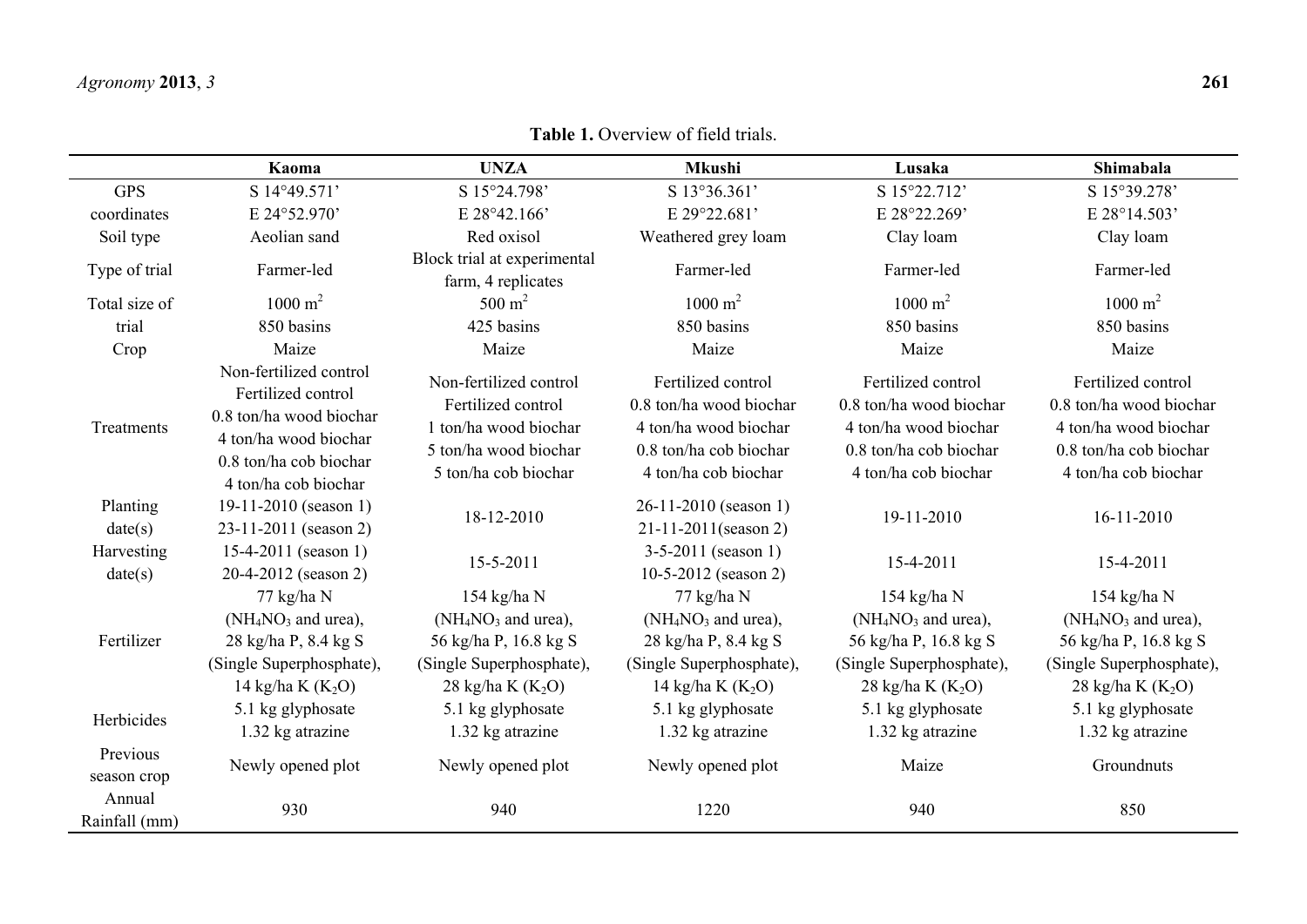**Plant-available water.** Soils (triplicate samples for 3 out of 5 soils (Kaoma, Lusaka, Shimabala), due to budgetary constraints) with and without 5% maize cob biochar (mixed into the soils in the laboratory) were analyzed for soil moisture retention capacity, where soils were first saturated with water, allowed to drain, and thereafter exposed to increasing pressures to construct pF-curves [28]. Plant-available water was defined as the available water between  $pF = 2$  (field capacity, below which water will freely drain) and  $pF = 4.2$  (permanent wilting point where the remaining water is so tightly bound that it can no longer be taken up by plant roots). The dry weight (corrected for amount of roots and gravels and dried at 105 °C) was used to determine bulk density ( $\rho_b$ ; g cm<sup>-3</sup>) and particle density  $(p_s; g cm^{-3})$ .

**Water vapor sorption**. This parameter was determined for both biochars as well as for uncharred feedstock (maize cobs) and pure cellulose, the main constituent of the feedstocks (wood and maize cobs). These measurements were done in order to determine the ability of the biochars to hold water vapor during dry spells. The measurements were done by equilibrating 100 to 120 mg of sample at a fixed partial pressure of water vapor, at room temperature, in a sealed chamber, until equilibration was reached as indicated by the sample reaching a constant weight.

The vapor sorption apparatus consisted of a sealed chamber containing an electrical microbalance (Figure S4 in the Supplementary Information). The chamber was connected to a vacuum system so that the system, containing the test sample hanging from the microbalance in a small glass cup, could be evacuated to approximately 0.015 Pa. The biochar samples were heated to 100 °C under vacuum to remove moisture and determine the dry sample weight.

The test liquid, water, was prepared by vacuum distillation to remove residual air and then was introduced into the chamber at set intervals for equilibration with the sorbent sample. A change of weight resulting from vapor uptake was recorded from the microbalance along with the pressure inside the chamber, and the room temperature. The sample was equilibrated until constant weight was reached, which required approximately 24 h. The relative pressure of water was determined using the saturation vapor pressure of water at the temperature of the room at the time of the reading. This reduced variation in uptake due to minor temperature fluctuations in the laboratory.

## **3. Results**

**Field trials.** Maize yields of the non-biochar-amended fertilized control plots varied from <1 to 9 tons/ha (Table 2). Biochar was observed to have the greatest effect on yield at the locations with lowest control yields, especially the sandy, acidic soils of Kaoma, where grain yields increased significantly from  $0.9 \pm 0.1$  ton/ha without biochar to  $3.8 \pm 0.5$  tons/ha with maize biochar ( $p = 0.06$ ) for yield results averaged for the two cropping seasons) and  $3.0 \pm 0.8$  tons/ha with wood biochar  $(p = 0.1)$ , applied at a 4 ton/ha biochar dosage (Table 2). These yields were  $444\% \pm 114\%$  and  $352\% \pm 139\%$  of control yields, respectively (Tables 2 and S1; Figures 1 and S5). At a biochar dosage of 0.8 tons/ha in Kaoma, yields were 131% ± 9% (*p* = 0.08) and 134% ± 22% (*p* = 0.1) of the control yield for maize biochar and wood biochar, respectively. Photographs of the sites in Kaoma (strong effect of biochar) and Lusaka (no effect of biochar) can be found in Figures S6 and S7. The strong effect of the biochars in the Kaoma soil was sustained during the second growth season (2012), even though the relative effectiveness was reduced (Table S1; Figure S5).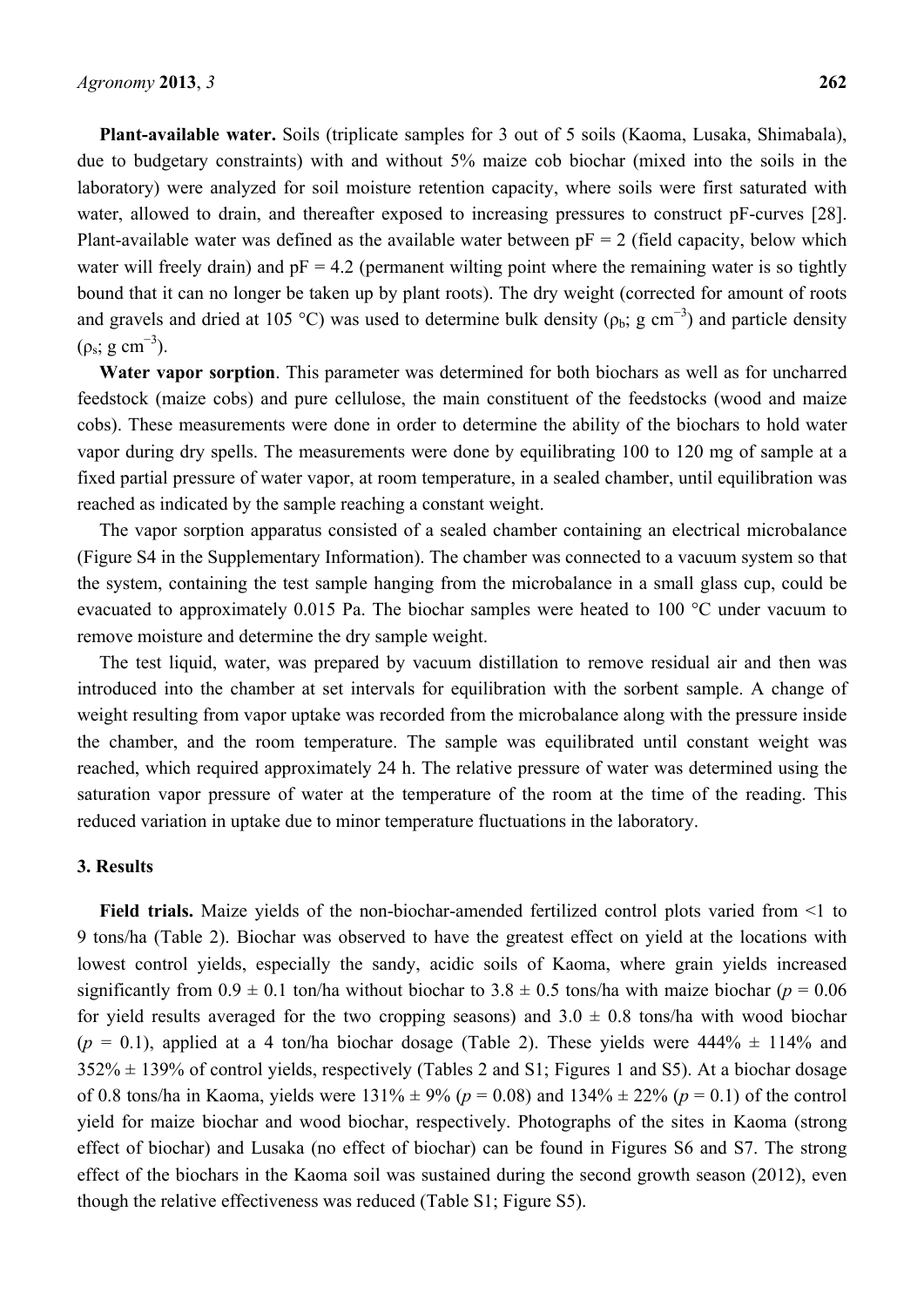**Table 2.** Maize grain yields (tons/ha) for the five sites, without biochar and without fertilizer ("non-fertilized control"), without biochar but fertilized ("fertilized control"), and fertilized plus biochar-amended. Individual numbers for seasons 2011 and 2012 for Kaoma and Mkushi can be found in Table S1. Standard deviations are given either for two cropping seasons (Kaoma and Mkushi) or for four replicate blocks (UNZA), as indicated. For Lusaka and Shimabala, no replication was done.

|                            | Kaoma <sup>a</sup> | $UNZA^b$                   | Mkushi <sup>a</sup> | Lusaka <sup>c</sup> | Shimabala <sup>c</sup> |
|----------------------------|--------------------|----------------------------|---------------------|---------------------|------------------------|
| Non-fertilized control     | $0.5 \pm 0.1$      | $18 \pm 12$                | n.a. <sup>d</sup>   | n.a. <sup>d</sup>   | n.a. <sup>d</sup>      |
| Fertilized control         | $0.9 \pm 0.1$      | $2.6 \pm 1.2$              | $5.3 \pm 0.7$       | 91                  | 8.6                    |
| Maize cob biochar 0.8 t/ha | $12 \pm 02$        | n a <sup>d</sup>           | $5.3 \pm 1.5$       | 9.0                 | 11.0                   |
| Maize cob biochar 4 t/ha   | $38 \pm 0.5$       | $3.7 \pm 1.1^e$            | $42 \pm 09$         | 82                  | 6.7                    |
| Wood biochar 0.8 t/ha      | $12 \pm 01$        | $2.8 \pm 1.4$ <sup>t</sup> | $5.2 \pm 0.9$       | 6.8                 | 8.1                    |
| Wood biochar 4 t/ha        | $3.0 \pm 0.8$      | $3.4 \pm 1.6^f$            | $6.0 \pm 0.6$       | 69                  | 81                     |

<sup>a</sup> average and standard deviation for two growth cycles (2010–2011 and 2011–2012); <sup>b</sup> average and standard deviation for four blocks in 2010–2011 season;  $\degree$  value for one block in 2010–2011 season;  $d$  n.a., not applicable since this treatment was not done at this location;  $e$  application rate 5 tons/ha.;  $f$  application rate 1 ton/ha.

**Figure 1.** Change in grain yield as a percentage of the fertilized control yield at each site (absolute yield numbers are in Table 2). A change of 100% thus implies a doubling of harvest yield. Error bars in Kaoma and Mkushi represent standard deviations of average measurements for the seasons 2010–2011 and 2011–2012. Error bars for UNZA represent standard deviations in four blocks in season 2010–2011. No replicates for Shimabala and Lusaka were carried out. Individual numbers for seasons 2011 and 2012 for Kaoma and Mkushi can be found in Figure S7. \*\* significance  $p < 0.05$ ; \* significance  $p < 0.10$ .

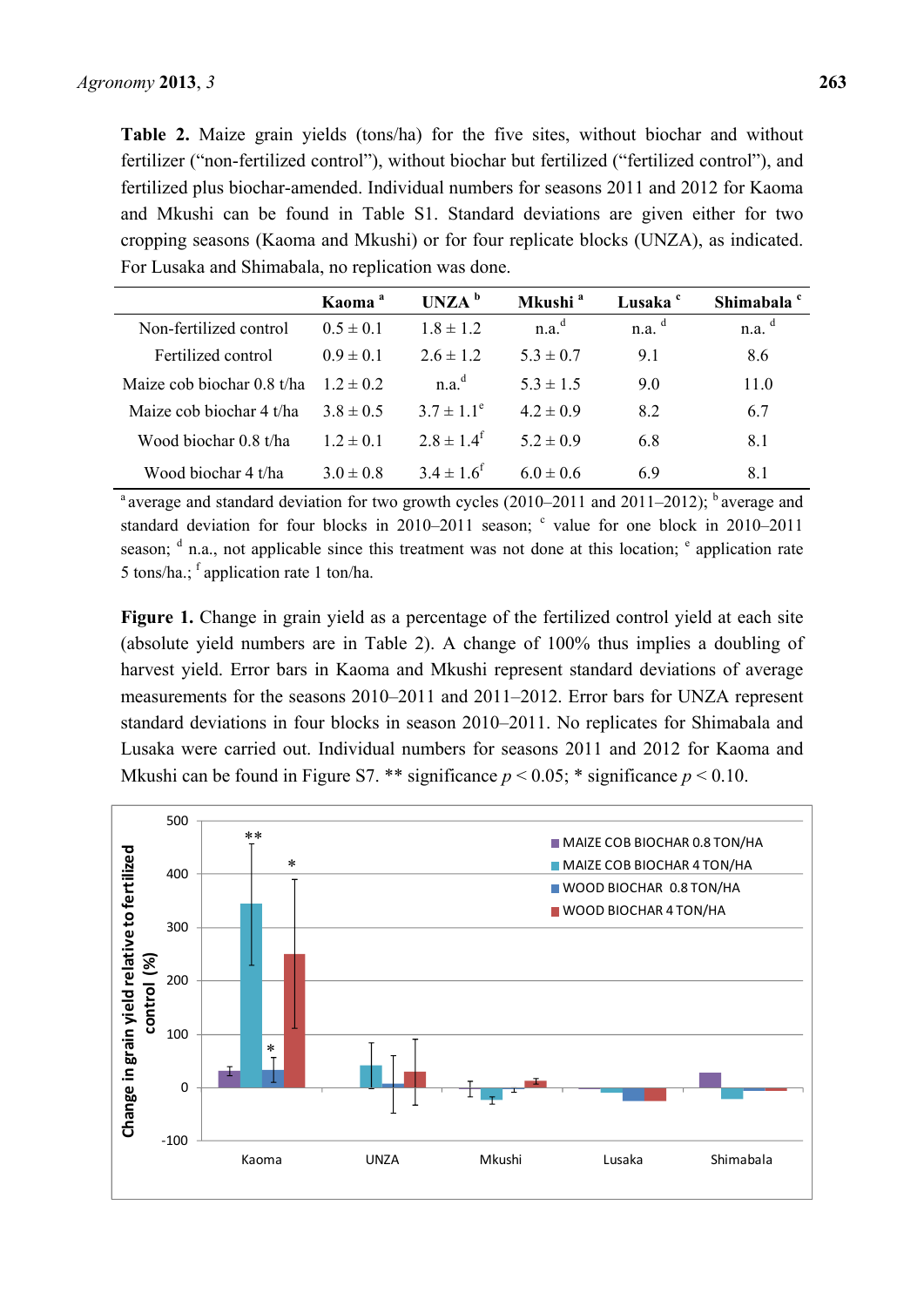Biochar did not have a significant effect on grain yield at the UNZA farm (*p* > 0.2), with yields of  $142\% \pm 42\%$  and  $131\% \pm 62\%$  of the control plot yields at 4 ton/ha maize cob biochar and wood biochar amendment, respectively. No significant effect of biochar on crop yield was observed at the other sites (Mkushi, Shimabala, Lusaka), or at the UNZA site at 1 ton/ha (Figure 1;  $p > 0.2$ ).

**pH and CEC of soils, biochars and soil/biochar mixtures.** All soils except the one from Lusaka were acidic, where the UNZA farm soil showed the strongest acidity, having a  $pH(CaCl<sub>2</sub>)$  of 4.1 (Table 3). The biochars were alkaline (pH around 8; Table 3). Moisture contents were  $2.72 \pm 0.02\%$ and  $4.60 \pm 0.03\%$ , respectively. Cation Exchange Capacities (CEC) were low for Mkushi, Kaoma and UNZA soils  $\left[\leq 4 \text{ cmol/kg (NH<sub>4</sub>NO<sub>3</sub>-CEC)\right]$ ;  $\leq 9 \text{ cmol/kg (NH<sub>4</sub>Ac-CEC)\right]$ , and moderate for Lusaka and Shimabala soils (>15 cmol/kg). The Organic Carbon (OC) contents of the soils were below 1%, except for the Shimabala soil (1.8%). OC/N ratios were similar for soils and biochar (between 40 and 80), with the exception of the relatively fertile soils at Lusaka and Shimabala (C/N for these soils <20). The high OC/N ratios of the biochars are probably explained by the high OC/N ratios of the feedstock (softwood and maize cobs).

The biochars exhibited higher CEC values than the soils (40 and 85 cmol/kg for the maize cob biochar and the wood biochar, respectively). Washing the biochars with 10 mL/g of deionized water led to reductions in biochar CEC (maximally 20% reduction), indicating that part of the biochar CEC was associated with the soluble ash components.

The pH of all the acidic soils (Kaoma, Mkushi, UNZA, Shimabala) was substantially increased (from 4–6 to 6–7) by a 5% addition of both biochars (Table 4). Wood biochar was more effective than maize cob biochar for soil pH neutralization, probably because of its higher CEC. The soil CEC was increased relatively most strongly (by 30%–100%; Table 4) for the low-CEC soils from Mkushi, UNZA and Kaoma by the addition of 5% biochar, although increases were also observed for the less weathered soils from Lusaka and Shimabala (10%–20% increase; Table 4).

The acidic soils (Kaoma, UNZA, Mkushi) were observed to have a low base saturation (36%–60% with  $NH<sub>4</sub>NO<sub>3</sub>$  extraction; 17%–45% with NH<sub>4</sub>Ac extraction). Amendment with 5% wood biochar to these soils resulted in base saturations of nearly 100% (Table 4), whereas amendment with maize cob biochar increased base saturations to a lesser extent, to  $56\% - 82\%$  (NH<sub>4</sub>NO<sub>3</sub> extraction) and  $28\% - 64\%$ (NH4Ac extraction). Thus, the higher-CEC wood biochar (CEC around 80 cmol/kg) was more effective at restoring base saturation than the lower-CEC maize cob biochar (40 cmol/kg), due to its higher reserve alkalinity.

Along with increasing base saturation, the available  $Al^{3+}$  was reduced by the addition of 5% biochar: from 0.14 to 0.01 cmolc/kg (Kaoma), from 1.14 to 0.70 cmolc/kg (UNZA soil; maize cob char) and 0.02 cmolc/kg (UNZA soil; wood biochar), and from 0.18 to 0.01–0.06 cmolc/kg (Mkushi). Note that the available  $Al^{3+}$  was low in the Kaoma soil without biochar (0.14 cmolc/kg).  $Ca^{2+}:Al^{3+}$ ratios in the unamended soils were  $\sim$ 1 for UNZA soil (Table S2), and  $\geq$ 1 for the other soils (around four for Kaoma and Mkushi; >100 for Shimabala and Lusaka). Biochar amendment improved the  $Ca^{2+}: Al^{3+}$  ratio for the UNZA soil to values around 4.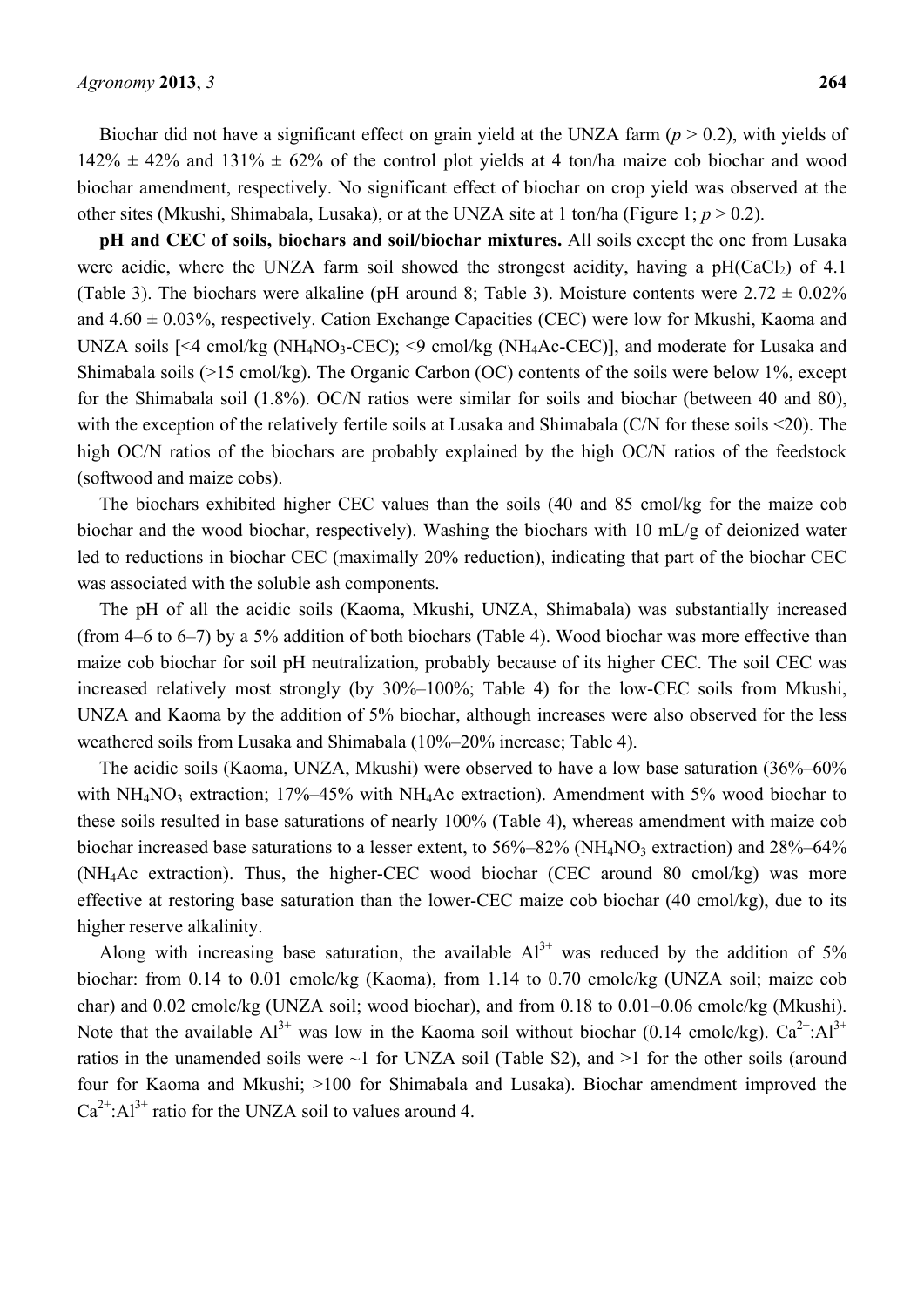## *Agronomy* **2013**, *3* **265**

| Location                      | pH<br>(H <sub>2</sub> O)    | pH<br>(CaCl <sub>2</sub> ) | CEC (cmol/kg)<br>$(NH_4NO_3)$ | <b>Base</b><br>sat.<br>$(\%)$ | $Al^{3+}$<br>(cmol/kg) | $CEC$ (cmol/kg)<br>$(NH_4Ac)$ | <b>Base</b><br>sat.<br>$(\%)$ | OC<br>$(\%)$                        | H<br>$(\%)$     | N<br>(%)                                          | OC/N              |
|-------------------------------|-----------------------------|----------------------------|-------------------------------|-------------------------------|------------------------|-------------------------------|-------------------------------|-------------------------------------|-----------------|---------------------------------------------------|-------------------|
| Kaoma                         | $5.6 \pm 0.1^{\circ}$       | $4.6 \pm 0.1$              | $2.2 \pm 2.1$                 | $60 \pm 4$                    | $0.14 \pm$<br>0.04     | $4.3 \pm 0.1$                 | $45 \pm 2$                    | $0.34 \pm 0.02$                     | $0.04 \pm 0.01$ | < 0.01                                            | $>$ 34 $^{\rm a}$ |
| <b>UNZA</b>                   | 4.8 $^{\circ}$              | 4.1                        | 3.5                           | 50                            | 1.14                   | 9.1                           | 17                            | 0.8                                 | 0.2             | 0.02                                              | 48 <sup>a</sup>   |
| Mkushi                        | $6.5$ $\degree$             | 5.2                        | 3.4                           | 36                            | 0.18                   | 3.1                           | 39                            | 0.4                                 | 0.10            | < 0.01                                            | >40 <sup>a</sup>  |
| Lusaka                        | $7.9 \pm 0.1^{\circ}$       | $7.3 \pm 0.1$              | $17.3 \pm 0.1$                | 100                           | < 0.001                | $16.6 \pm 0.5$                | 100                           | $0.87 \pm 0.01$                     | $0.52 \pm 0.02$ | 0.03                                              | 29                |
| Shimabala                     | $5.9 \pm 0.1^{\circ}$       | $5.6 \pm 0.1$              | $21.5 \pm 0.2$                | 100                           | 0.002                  | $26.2 \pm 1.1$                | 100                           | $1.61 \pm 0.01$                     | $0.82 \pm 0.04$ | 0.09                                              | 19                |
| Wood biochar unwashed         | 8.3 <sup>c</sup>            | 7.9                        | 77.9                          | 100                           | < 0.001                | 86.0                          | 100                           | 64                                  | 2               | 0.8                                               | 83                |
| Wood biochar washed           |                             |                            | 75.6                          | 100                           | < 0.001                | 82.5                          | 100                           | 60                                  | 1.4             | 0.7                                               | 86                |
| Maize cob biochar<br>unwashed | 8.0 <sup>c</sup>            | 7.1                        | 34.1                          | 100                           | < 0.001                | 39.9                          | 88                            | 74                                  | 3               | 0.9                                               | 87                |
| Maize cob biochar washed      |                             |                            | 22.6                          | 96                            | < 0.001                | 27.9                          | 78                            | 74.7                                | 3.1             | 0.8                                               | 92                |
| Location                      | Sand<br>(%)                 |                            | <b>Silt</b><br>$(\%)$         |                               | <b>Clay</b><br>(%)     | <b>Texture class</b>          |                               | Bulk density $\rho_b$<br>$(g/cm^3)$ |                 | Particle density $\rho_s$<br>(g/cm <sup>3</sup> ) |                   |
| Kaoma                         | $87.9 \pm 0.4$ <sup>d</sup> |                            | $7.9 \pm 0.7$                 | $4.2 \pm 0.3$                 |                        | Sand                          |                               | $1.43 \pm 0.09$                     |                 | $2.52 \pm 0.05$                                   |                   |
| <b>UNZA</b>                   | 60.7 <sup>c</sup>           |                            | 17.6                          |                               | 21.7                   | Sandy clay loam               |                               | $n.d.$ <sup>e</sup>                 |                 | n.d.                                              |                   |
| Mkushi                        | $62.5 \pm 0.4$              |                            | $25.4 \pm 0.3$                |                               | $12.2 \pm 0.1$         | Sandy loam                    |                               | $1.26 \pm 0.07$                     |                 | $2.50 \pm 0.04$                                   |                   |
| Lusaka                        | $30.3 \pm 0.1$              |                            | $42.6 \pm 0.1$                | $27.2 \pm 0.1$                |                        | Clay loam                     |                               | n.d.                                |                 | n.d.                                              |                   |
| Shimabala                     | $12.8 \pm 0.5$              |                            | $41.1 \pm 0.1$                | $46.2 \pm 0.5$                |                        | Silty clay                    |                               | $1.34 \pm 0.04$                     |                 | $2.53 \pm 0.01$                                   |                   |

**Table 3.** Soil characteristics of the five field sites (0–15 cm depth) and the two biochars (washed and unwashed). n.d, not determined.

<sup>a</sup> uncertain value due to N value close to detection limit of 0.01%; <sup>b</sup> triplicate measurements (whole row);  $\degree$  single measurements (whole row);  $\degree$  duplicate measurements (texture);  $\textdegree$  n.d., not determined.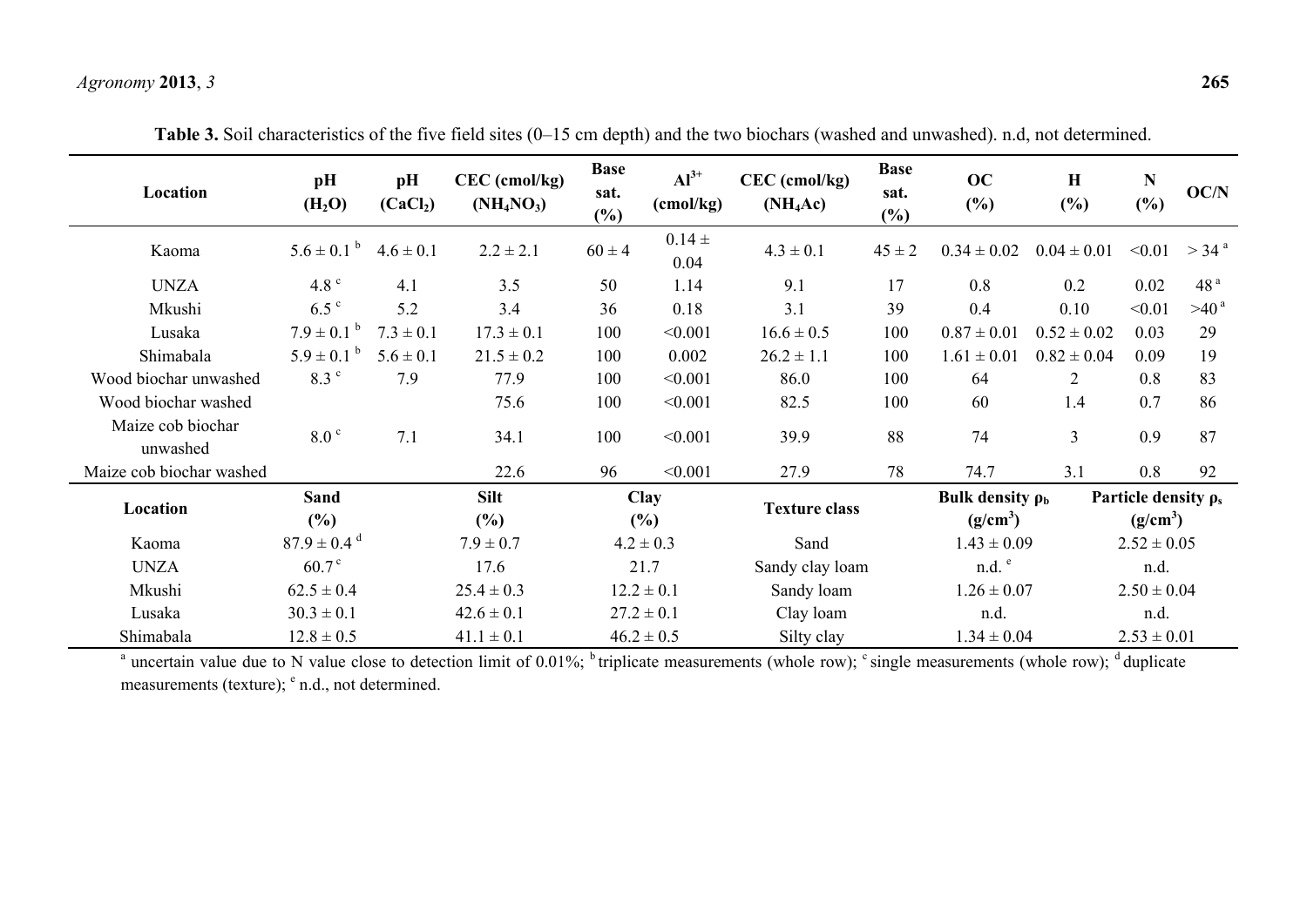## *Agronomy* **2013**, *3* **266**

|             |                   | pH                 | pH                   | $CEC$ (cmol/kg) | Base sat. | $Al^{3+}$ | $CEC$ (cmol/kg) | Base sat. | OC  | H      | $\mathbf N$ |
|-------------|-------------------|--------------------|----------------------|-----------------|-----------|-----------|-----------------|-----------|-----|--------|-------------|
| Location    |                   | (H <sub>2</sub> O) | (CaCl <sub>2</sub> ) | $(NH_4NO_3)$    | $(\%)$    | (cmol/kg) | $(NH_4Ac)$      | (%)       | (%) | $(\%)$ | $(\%)$      |
| Kaoma       | no biochar        | 5.6                | 4.6                  | 2.2             | 60        | 0.14      | 4.3             | 45        | 0.3 | 0.04   | 0.00        |
|             | 5% wood char      | 7.3                | 7.0                  | 9.6             | 100       | < 0.001   | 6.5             | 100       | 3.1 | 0.12   | 0.02        |
|             | 5% maize cob char | 6.7                | 6.3                  | 5.0             | 82        | 0.01      | 5.8             | 64        | 3.4 | 0.17   | 0.02        |
| <b>UNZA</b> | no biochar        | 4.8                | 4.1                  | 3.5             | 50        | 1.14      | 9.1             | 17        | 0.8 | 0.2    | 0.02        |
|             | 5% wood char      | 6.7                | 6.2                  | 8.0             | 97        | 0.02      | 10.5            | 68        | 3.5 | 0.43   | 0.07        |
|             | 5% maize cob char | 5.2                | 4.8                  | 4.9             | 56        | 0.70      | 11.3            | 28        | 4.1 | 0.56   | 0.07        |
| Mkushi      | no biochar        | 6.5                | 5.2                  | 3.4             | 36        | 0.18      | 3.1             | 39        | 0.4 | 0.10   | 0.00        |
|             | 5% wood char      | 7.2                | 6.8                  | 8.1             | 100       | < 0.001   | 8.4             | 100       | 3.2 | 0.17   | 0.02        |
|             | 5% maize cob char | 6.6                | 5.9                  | 3.7             | 70        | 0.06      | 6.7             | 38        | 3.3 | 0.23   | 0.03        |
| Lusaka      | no biochar        | 7.9                | 7.3                  | $17.3 \pm 0.1$  | 100       | < 0.001   | $16.6 \pm 0.5$  | 100       | 0.9 | 0.51   | 0.03        |
|             | 5% wood char      | 7.9                | 7.5                  | $22.8 \pm 0.3$  | 100       | < 0.001   | $22.8 \pm 0.9$  | 100       | 3.8 | 0.62   | 0.06        |
|             | 5% maize cob char | 7.7                | 7.4                  | $18.6 \pm 0.2$  | 100       | < 0.001   | $19.4 \pm 0.4$  | 100       | 4.1 | 0.65   | 0.06        |
| Shimabala   | no biochar        | 5.8                | 5.6                  | $21.5 \pm 0.2$  | 100       | < 0.001   | $26.2 \pm 1.1$  | 100       | 1.6 | 0.82   | 0.08        |
|             | 5% wood char      | 7.0                | 6.7                  | $23.7 \pm 0.7$  | 100       | < 0.001   | $28.5 \pm 0.6$  | 100       | 4.4 | 0.96   | 0.11        |
|             | 5% maize cob char | 6.3                | 6.1                  | $27.5 \pm 0.1$  | 100       | < 0.001   | $28.1 \pm 0.3$  | 100       | 5.1 | 1.00   | 0.12        |

**Table 4.** Chemical characteristics of soils with 5% biochar and controls with no biochar for both samples taken in the field and samples mixed with the biochar in the laboratory.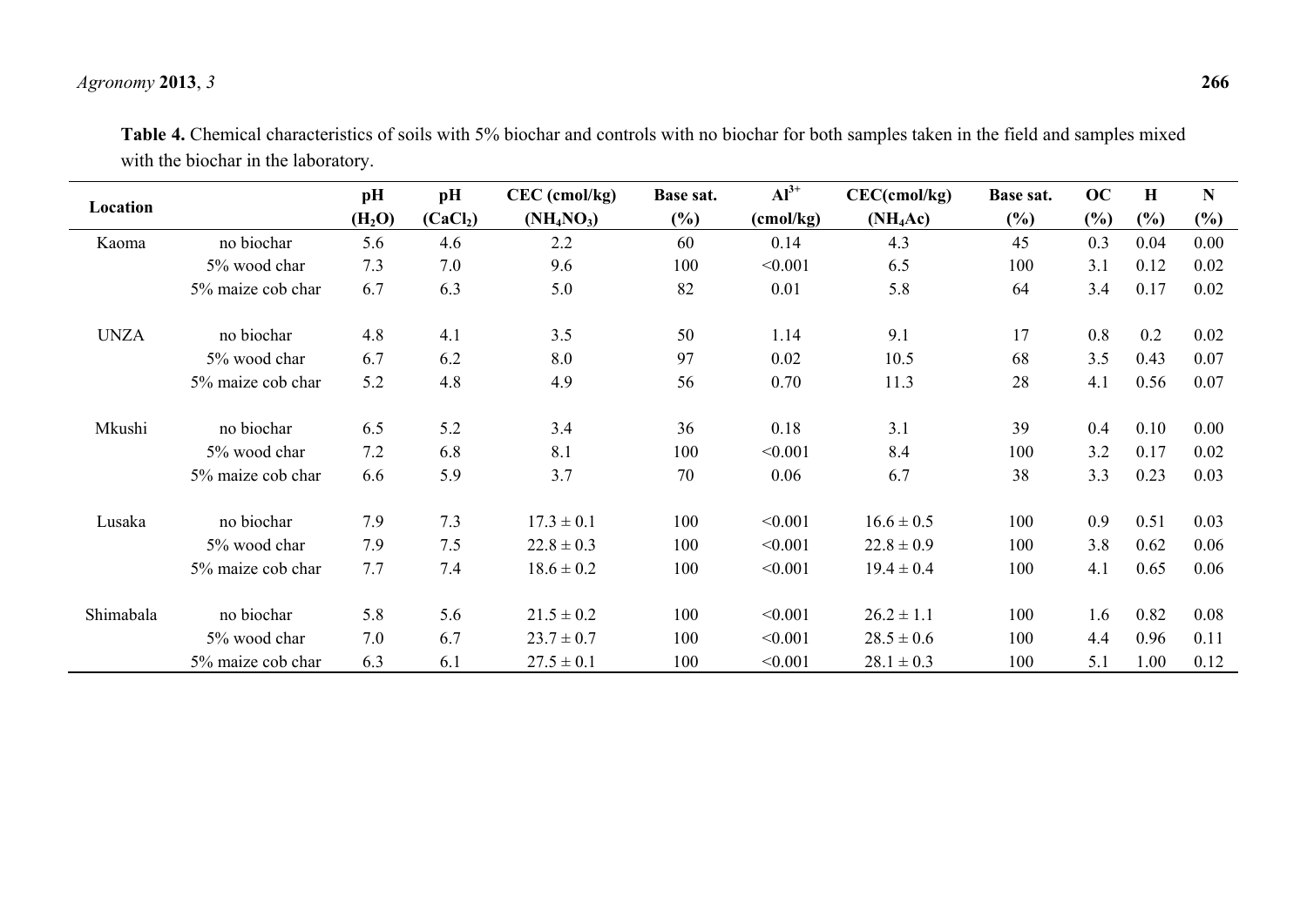**Plant-available water.** The pF-curves and plant-available water of Kaoma, Shimabala and Mkushi soils with and without 5% maize cob biochar are presented in Figure 2 (these measurements were not performed for wood biochar). The sandy soil from Kaoma (87.9% sand; Table 3) exhibited the lowest fraction of plant-available water (17%  $\pm$  2%), and the clay soil from Shimabala (46.2% clay) the highest (22%  $\pm$  3%) (Figure 3). The plant-available water was significantly higher ( $p$  < 0.05) for Shimabala (22%) than for Kaoma and Mkushi (17%), but the difference was not large. The main reason for the difference in plant available water is that so much water in the Shimabala soil is present above the permanent wilting point (around 20%). Field capacity at  $pF = 2$  increased in the order Kaoma < Mkushi < Shimabala (significant difference; *p* < 0.05; Figure 4).

**Figure 2.** Soil moisture retention (pF curves) of soils without biochar (blue) and with 5% biochar (red) (Shimabala, Kaoma, Mkushi as examples), plant available water is between pF 2 (field capacity) and pF 4.2 (wilting point). FC is field capacity, PWP is permanent wilting point. Error bars represent standard deviations of triplicate measurements.

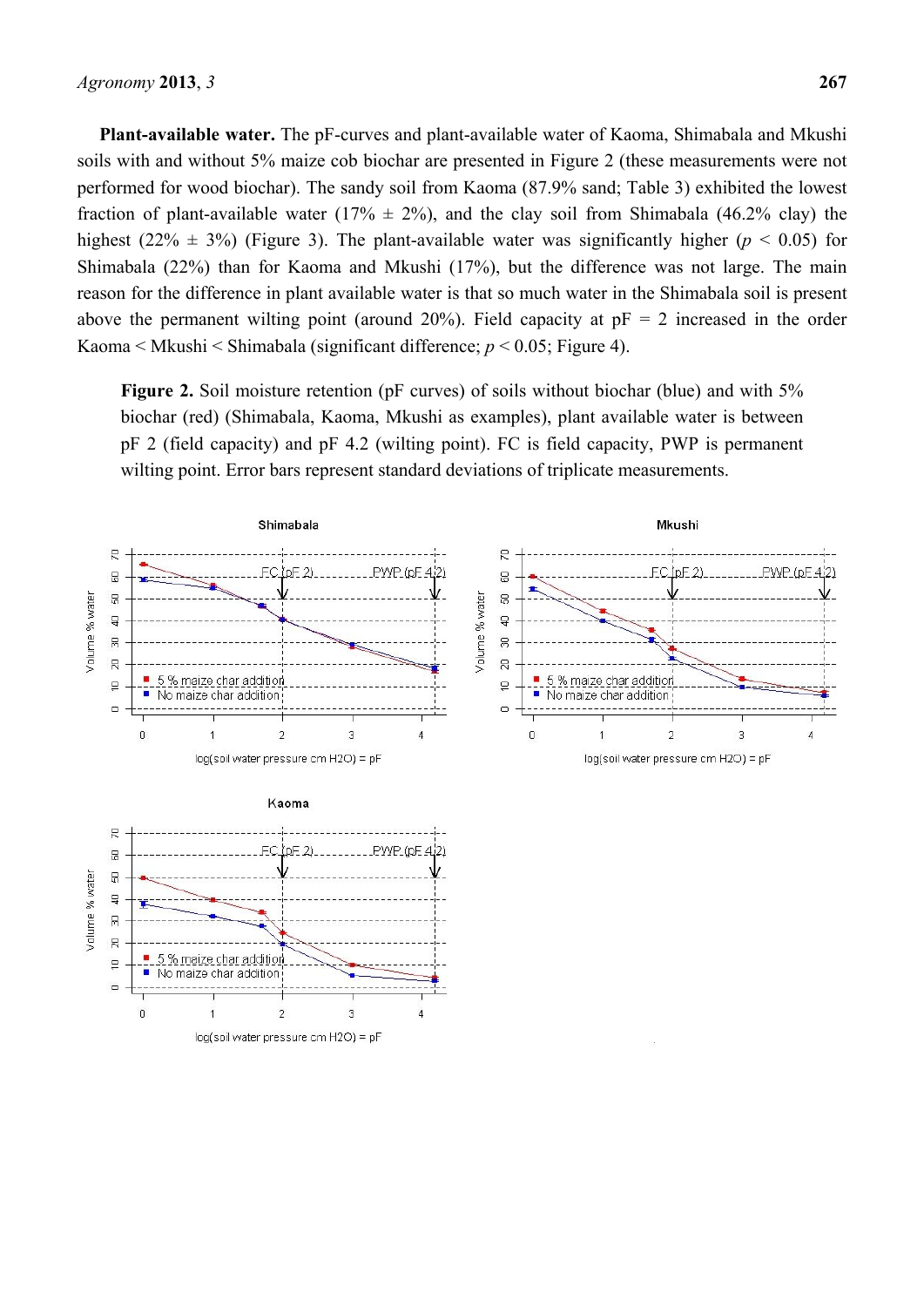

**Figure 4.** Field capacity ( $pF = 2$ ) with (red bars) and without (blue bars) 5% maize cob biochar, for the five soils in hand-packed cylinders with mixed-in biochar.

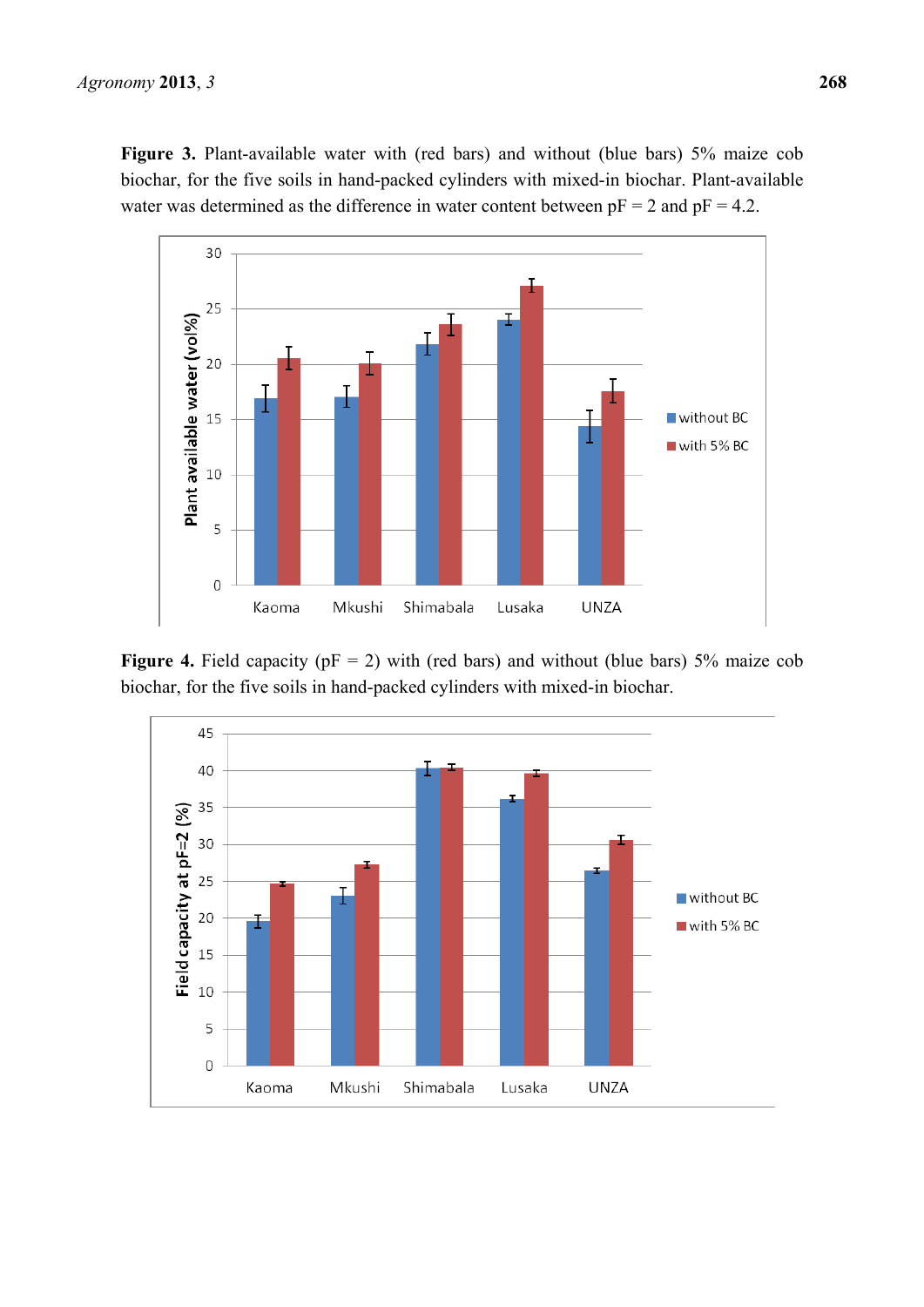Biochar amendment (5%) was observed to significantly increase plant-available water of all three soils tested ( $p < 0.05$ ). The relative increase was largest for Kaoma (from 17% to 21%) and smallest for Shimabala (from 22% to 24%). Field capacity was significantly increased for Kaoma and Mongu  $(p < 0.05)$  but not for Shimabala  $(p > 0.05)$ . Figure 4 increase in plant-available water by biochar addition is in accordance with earlier observations [4,13].

**Binding of water vapor by the biochars.** In Figure 5, the uptake of water vapor by the biochars, uncharred maize cobs and cellulose is plotted as a function of relative humidity (relative water pressure  $p/p_0$ ). The main observation was that the water vapor sorption of unpyrolyzed cellulose was comparable to that of the biochars. Even though this time-consuming measurement (10 d for one single sample) was only done on single samples, earlier QA work in our laboratory on triplicate acidic soil samples indicated that the relative standard errors in such measurements were small (below 5% of the values, *i.e.* below 5 mg/g at 50% relative humidity [29]) Significant water vapor sorption probably implies less evaporation of water under dry conditions such as during the dry spells that mainly occur for the sandy soil at Kaoma. The water vapor sorption of the biochars and the feedstock (both the maize cobs and the cellulose) were similar.

**Figure 5.** Water uptake of the two biochars used, wood biochar and maize cob biochar, as well as of the uncharred feedstock (maize cobs) and the main constituent of the uncharred feedstock, cellulose.



## **4. Discussion**

Maize yields of the non-biochar-amended fertilized control plots varied from <1 to 9 tons/ha (Table 2). This reflects the strong variation in fertility of the soils tested. The yield increase in Kaoma and UNZA with only fertilizer is modest (50% to 100%), possibly because fertilizer is leached to the subsoil relatively quickly in these low-CEC soils.

**Biochar and CF.** *Kaoma site—strong effect of biochar.* To the best of our knowledge, the observed tripling to quadrupling of harvest yield at biochar dosages as low as 4 tons/ha is the strongest effect of biochar on maize yield reported thus far. For rice and sorghum, yield increases of up to a factor of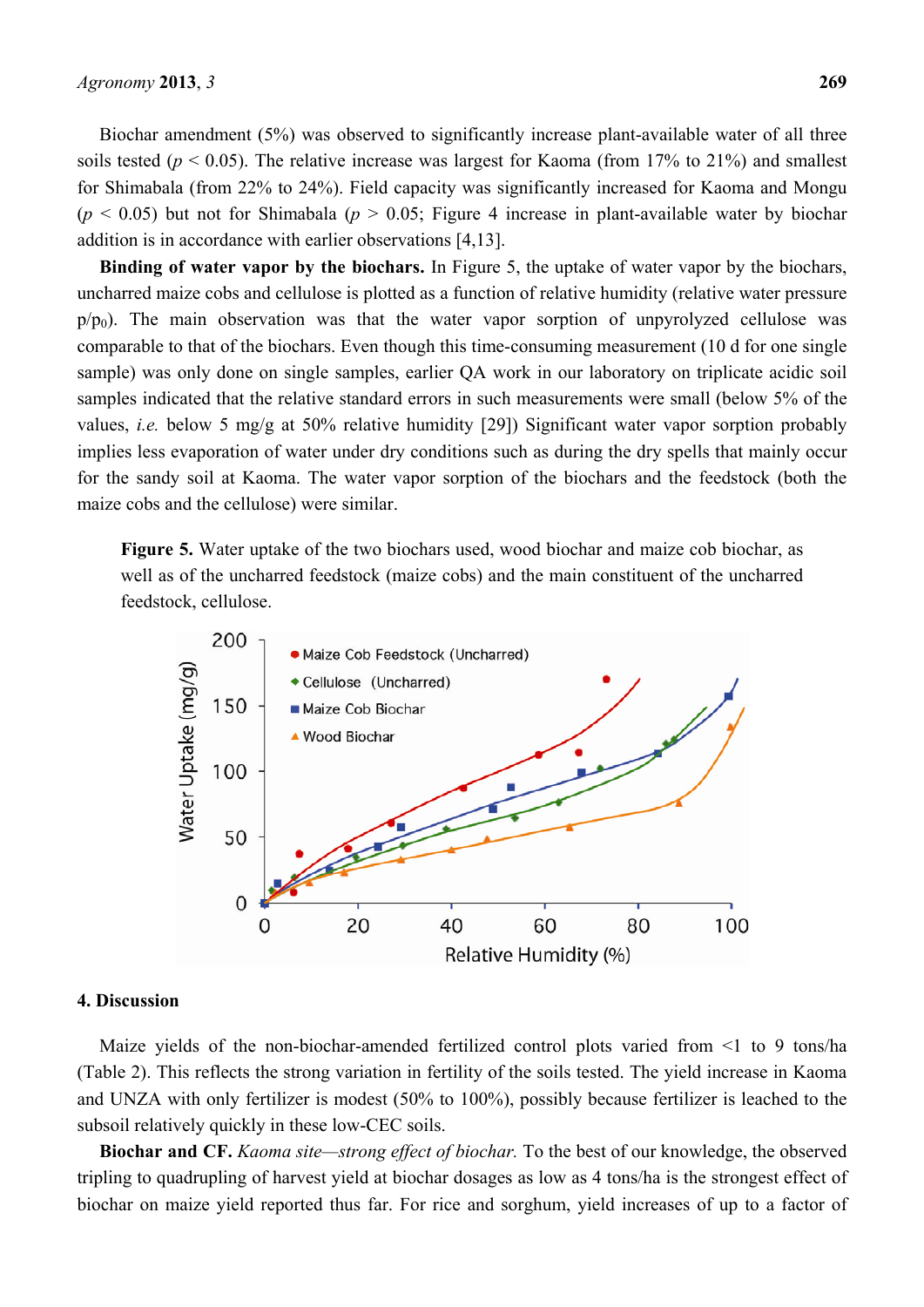eight were earlier observed at dosages of 11 tons/ha [18]. The currently observed strong effect of biochar at only 4 tons/ha is likely caused by the CF method used, which concentrates the biochar application to where most of the plant roots are. Thus, the dosage of 4 tons/ha was roughly equivalent to approximately 30 tons/ha when applied evenly to the entire field (as would be carried out in a broadcast method). In addition, the soils in Kaoma are acidic and sandy, and benefit the most from the presence of biochar.

Because of the low control yield at this site, biochar resulted in high relative yield increases, whereas the absolute increases in yield were more modest (2 to 3 tons/ha). The observation of highest relative effect of biochar for the lowest-fertility soils is in line with the results of a meta-analysis on the effect of fertilizers on crop yield [5] and with a study on rice growth in South-East Asia [17]. This analysis also showed the highest relative increases upon fertilizer addition for sites with the lowest non-fertilized (control) yields, with fertilizer addition giving yields up to 3000% of those for non-fertilized plots in cases where control yields were close to zero [30].

*Other sites.* We stress that these results should be interpreted with caution since the farmer-led trials did not allow for proper replication in block-type trials at the Lusaka and Shimabala sites. However, block trials with sufficient replication were executed for the UNZA site, and for the Kaoma and Mkushi sites statistical comparisons could be made by averaging the results from two cropping seasons.

**Physical and chemical effects of biochar.** *Kaoma site—strong effect of biochar.* The strong effect of modest biochar amendments of 4 tons/ha on maize yield in the coarse Kaoma sand is probably not explained by a pH effect, since available  $Al^{3+}$  is low even without biochar and  $Ca^{2+}:Al^{3+}$  ratios are high (around 4) irrespective of biochar addition. Biochar significantly increased both CEC and water holding capacity ( $p < 0.05$ ; Figure 3). The increase in CEC was almost twice as strong for the wood biochar as for the maize cob biochar (Table 4). The opposite trend was observed for the water vapor sorption that was stronger for the maize cob biochar than for the wood biochar (Figure 5). Yields in Kaoma were slightly more strongly increased by maize cob biochar than by wood biochar in both growth seasons, although this was not significant ( $p = 0.3$ ; Table S1 and Figure S5). Thus this only very tentatively suggests that the increase in plant-available water (preventing leaching of water to the subsoil) and the water vapor sorption (preventing water evaporation) of biochar were the most important factors in explaining the strong yield increase in Kaoma, along with nutrient retention (increase in CEC). In the Kaoma soils these factors were apparently more important than the reduction of  $Al^{3+}$  availability, although a direct effect of increased pH (Table 4) cannot be ruled out.

*Shimabala and Lusaka.* The lack of biochar effectiveness in Shimabala (silty clay) and Lusaka (clay loam) is probably explained by the limited effect that the biochars had on the already favorable soil pH, CEC (Table 4), and plant-available water (Figures 2–4).

*Mkushi.* The lack of an effect of biochar in the Mkushi sandy clay loam is more difficult to explain, since biochar increased both pH and CEC of this soil. Apparently, even when pH and CEC are increased by the addition of biochar, this does not necessarily lead to a positive response of crop yield. Usually low soil pH in agriculture is associated with elevated levels of available  $Al^{3+}$  (Al toxicity) [31], which can be expressed through the  $Ca^{2+}/Al^{3+}$  ratio. In the case of Mkushi this parameter provides some information related to understanding the lack of an effect of biochar, as available  $Al^{3+}$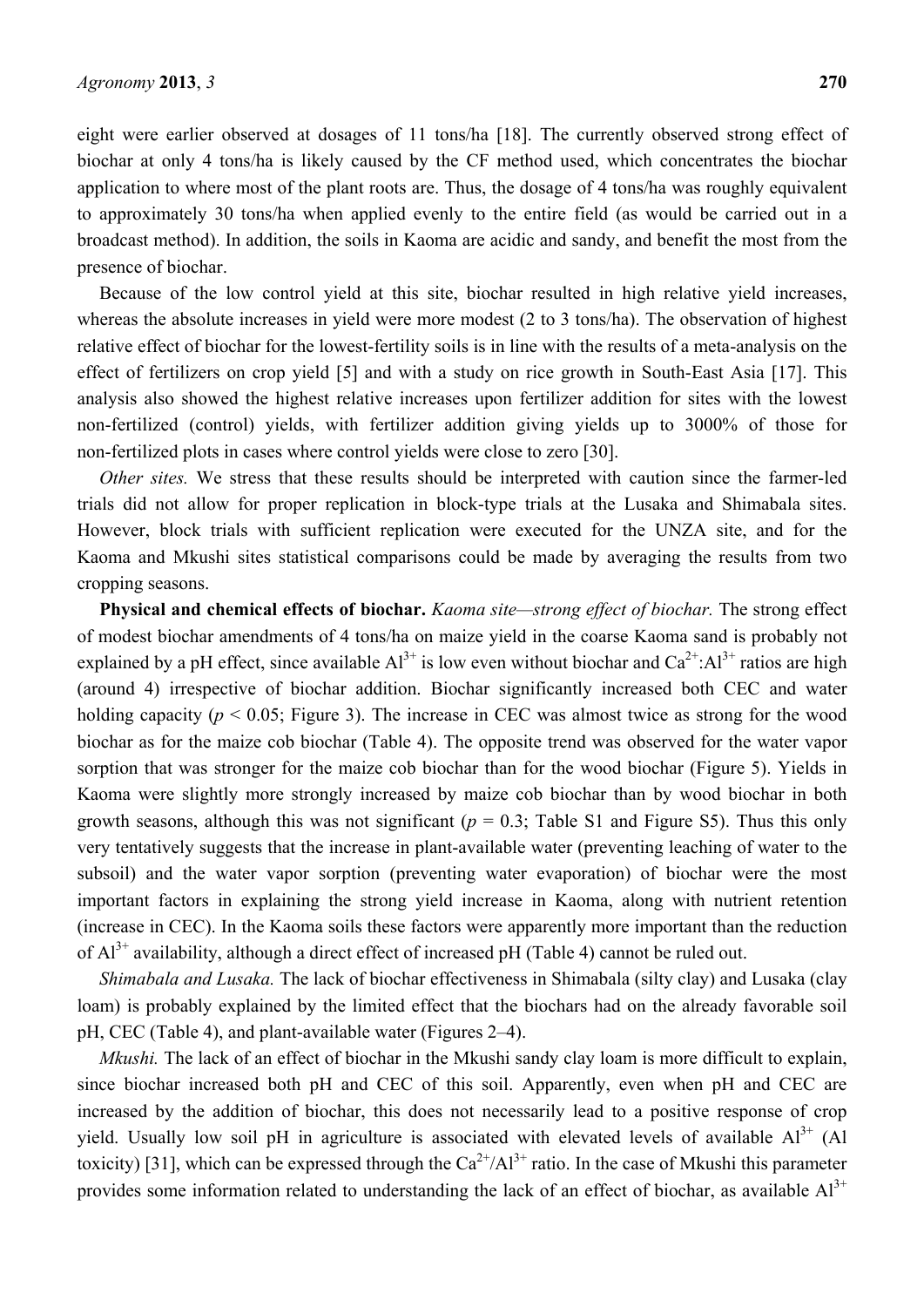without biochar was low, and the  $Ca^{2+}: Al^{3+}$  ratio high (above four) in both the absence and presence of 5% biochar (Table 4).

*UNZA soil.* In contrast to the Mkushi soil, biochar amendment increased the  $Ca^{2+}: Al^{3+}$  ratio from  $\sim$ 1 to 4 (maize cob biochar) to >100 (wood biochar) for the UNZA sandy clay loam soil, possibly explaining (part of) the (non-significant) 30%–40% increase in harvest yield observed for this site.

It is not expected that the added P obtained via the biochar amendment was a factor of significance. In a parallel study, the presently used maize cob biochar was observed to release  $204 \pm 135$  mg/kg P that desorbed over a period of a few days, as shown by desorption curves [32]. This amount of P corresponds to around 1 kg/ha of P at a biochar dosage of 4 tons/ha. This is lower than the 28 kg/ha added through the use of fertilizer (Kaoma), so unless the P released from the biochar is much more available than that in the synthetic fertilizer, the P release from the biochar itself probably cannot explain the yield increases.

## **5. Conclusions**

This study in farmer-led field pilots demonstrated that a low dosage of 4 tons/ha biochar in combination with CF can have a strong effect on maize yield, in sandy, acidic soils where physical and chemical soil characteristics are improved by the amendment of biochar (see below), and owing to the nature of CF where the biochar is concentrated in the basins close to the plant roots. Moderately positive, but not significant, effects of biochar were observed (30%–40% yield increase) in a sandy clay loam soil (UNZA farm). However, in the other three soils studied, no effects on crop yield were observed, due to either the low dosage or the relatively high native fertility of the non-amended soil. The strong effect of biochar in the Kaoma sand may be tentatively explained by a combination of increased nutrient retention (probably  $NH_4^+$ ,  $Mg^{2+}$ ,  $Ca^{2+}$ , K<sup>+</sup>, not P) and increased plant-available water. The moderate effect of biochar on crop yield in the UNZA soil was tentatively explained by increased nutrient retention in combination with increased  $Ca^{2+}: Al^{3+}$  ratios. It is expected that biochar may be particularly appropriate in sandy soils with low water holding capacity found in arid regions in the world, such as in Kaoma, which are prone to drought periods during the growing season.

In the present study, one biochar from maize cobs (an agricultural waste material) was used, along with a wood biochar. Field observations showed that the use of biochar in combination with CF practices motivated farmers to generate their own material. The use of wood biochar would require additional wood and puts extra pressure on often limited forest resources, thus decreasing carbon stores in woodlands. Therefore, the use of agricultural waste materials (here maize cobs) as sole biochar feedstocks is recommended in future trials. The main agricultural waste material in the Zambian CF context is maize cobs, since the rest of the maize biomass is retained for soil erosion protection [25,26]. In the present study, wood biochar was used merely to provide a comparison in agronomic effectiveness, and its use should not be advocated in order to avoid potential deforestation caused by using such materials to produce biochar to increase soil fertility.

Further study on the coupling of biochar amendment and the concept of CF is warranted. Evaluation is needed to ascertain which soil types give the most significant crop responses. In addition, more crops should be investigated in the combined CF-biochar context. Lastly, optimal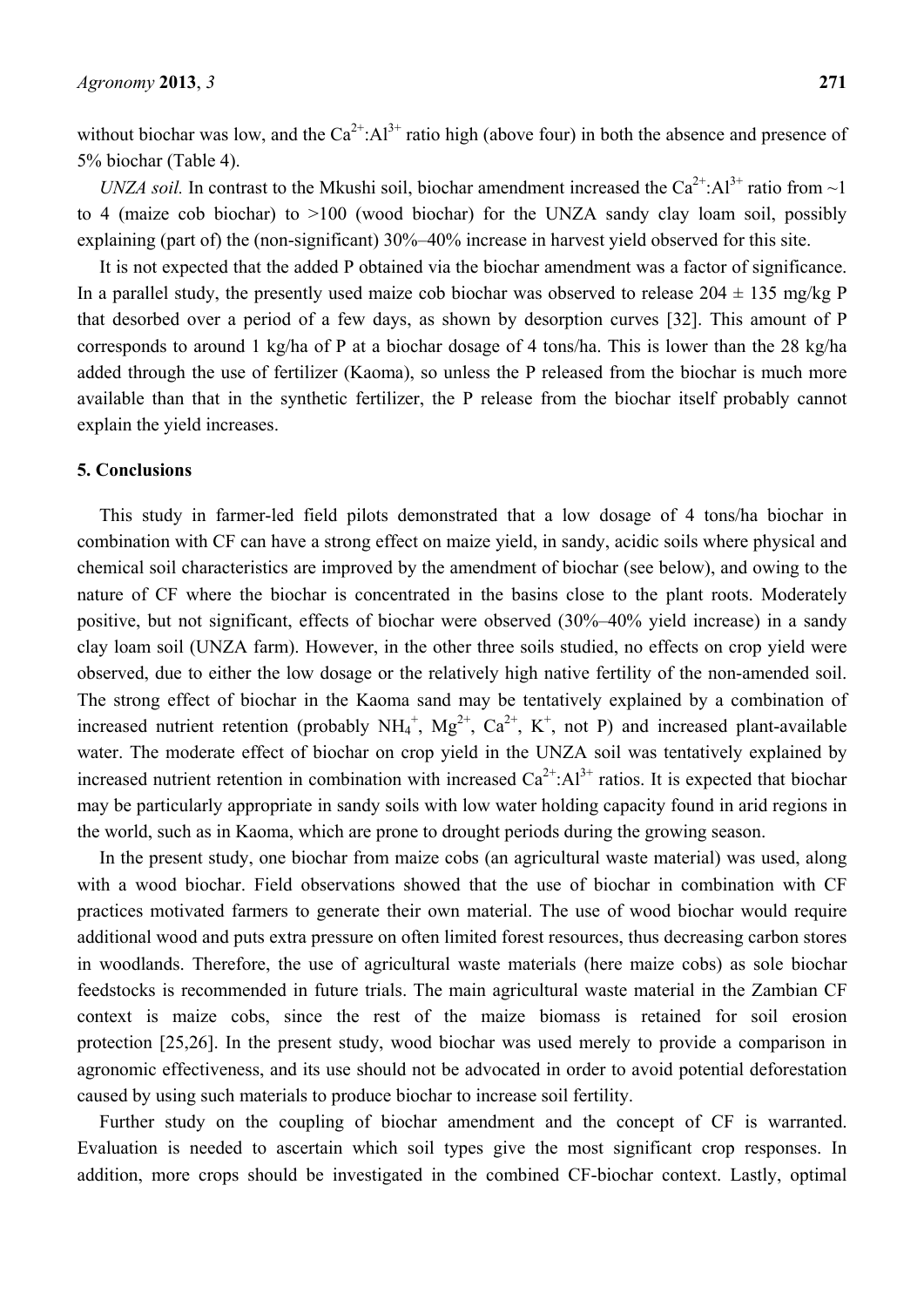biochar dosages and feedstock, as well as optimal fertilizer rates need to be identified for a variety of soil types.

## **Acknowledgements**

This study would have been impossible without the enormous effort made by the Conservation Farming Unit in Zambia (Peter Aagaard, Gibson Simusokwe, Oliver Bulaya, Kalves Wilima, Mathews Chewe, Jeremy Selby, Cacious Mubita, Sinabu Mwiya, Collins Nkatiko). The Norwegian Agency for Development Cooperation (NORAD) along with the Royal Norwegian Embassy in Zambia (Jan-Erik Studsrød and Odd E. Arnesen) are ackowledged for their financial and practical support. The Norwegian Research Council funded parts of the study through a FriPro personal stipend to GC (Norwegian Research Council project number 217918). Conservation farmers Kangayi Kapoba (Kaoma), Elleman Mumba (Shimabala) and Bruce Silanda (Mkushi) are thanked for their constructive cooperation. Magdalena Rygalska (UMB) contributed with technical assistance. Charley Kelly (USGS), Colleen E. Rostad (USGS) and David Werner (Newcastle University) provided useful comments on the manuscript. Lastly, GC thanks the Lehmann biochar group at Cornell University (in particular Johannes Lehmann, Dorisel Torres, Steven John Vanek, Dominic Woolf, Lydiah Gatere, Dawit Salomon, David Bluhm and Thea Whitman) for fruitful discussions during the preparation of this manuscript.

## **References**

- 1. Lehmann, J. A handful of carbon. *Nature* **2007**, *447*, 143–144.
- 2. Beesley, L.; Moreno-Jimenez, E.; Gomez-Eyles, J.L.; Harris, E.; Robinson, B.; Sizmur, T. A review of biochar's potential role in the remediation, revegetation and restoration of contaminated soils. *Environ. Pollut.* **2011**, *159*, 3269–3282.
- 3. Woolf, D.; Amonette, J.E.; Street-Perrott, F.A.; Lehmann, J.; Joseph, S. Sustainable biochar to mitigate global climate change. *Nat. Commun.* **2010**, *1*, 1–9.
- 4. Glaser, B.; Lehmann, J.; Zech, W. Ameliorating physical and chemical properties of highly weathered soils in the tropics with charcoal—A review. *Biol. Fertil. Soils* **2002**, *35*, 219–230.
- 5. Jeffery, S.; Verheijen, F.G.A.; van der Velde, M.; Bastos, A.C. A quantitative review of the effects of biochar application to soils on crop productivity using meta-analysis. *Agric. Ecosyst. Environ.* **2011**, *144*, 175–187.
- 6. Lehmann, J.; da Silva, J.P.; Steiner, C.; Nehls, T.; Zech, W.; Glaser, B. Nutrient availability and leaching in an archaeological anthrosol and a ferralsol of the central amazon basin: Fertilizer, manure and charcoal amendments. *Plant Soil* **2003**, *249*, 343–357.
- 7. Asai, H.; Samson, B.K.; Stephan, H.M.; Songyikhangsuthor, K.; Homma, K.; Kiyono, Y.; Inoue, Y.; Shiraiwa, T.; Horie, T. Biochar amendment techniques for upland rice production in northern laos 1. Soil physical properties, leaf spad and grain yield. *Field Crop. Res.* **2009**, *111*, 81–84.
- 8. Hossain, M.K.; Strezov, V.; Yin Chan, K.; Nelson, P.F. Agronomic properties of wastewater sludge biochar and bioavailability of metals in production of cherry tomato (*Lycopersicon esculentum*). *Chemosphere* **2010**, *78*, 1167–1171.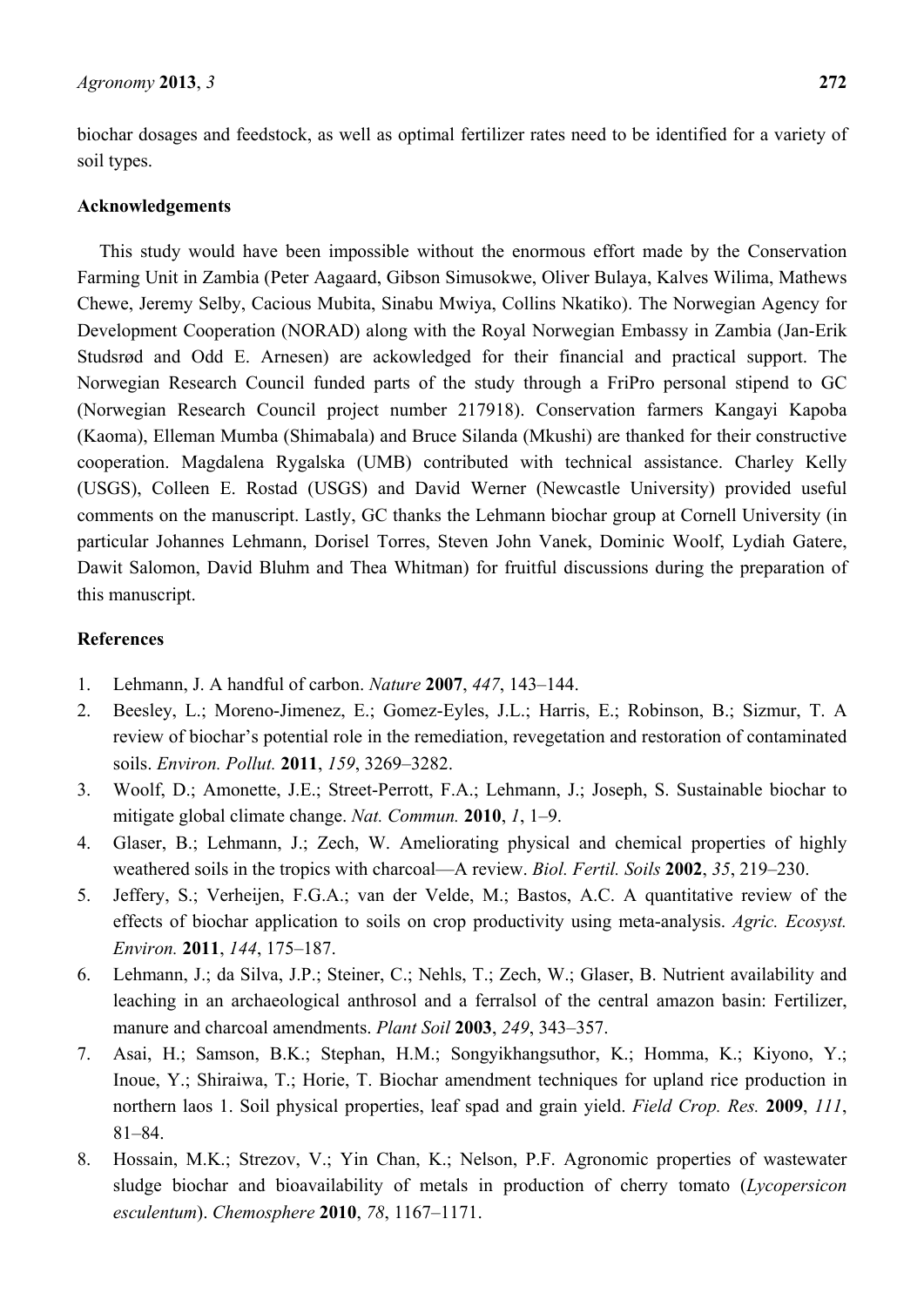- 9. Major, J.; Rondon, M.; Molina, D.; Riha, S.; Lehmann, J. Maize yield and nutrition during 4 years after biochar application to a colombian savanna oxisol. *Plant Soil* **2010**, *333*, 117–128.
- 10. Steiner, C.; Glaser, B.; Teixeira, W.G.; Lehmann, J.; Blum, W.E.H.; Zech, W. Nitrogen retention and plant uptake on a highly weathered central amazonian ferralsol amended with compost and charcoal. *J. Plant Nutr. Soil Sci.* **2008**, *171*, 893–899.
- 11. Yamato, M.; Okimori, Y.; Wibowo, I.F.; Anshori, S.; Ogawa, M. Effects of the application of charred bark of acacia mangium on the yield of maize, cowpea and peanut, and soil chemical properties in south sumatra, indonesia. *Soil Sci. Plant Nutr.* **2006**, *52*, 489–495.
- 12. Chidumayo, E.N. Effects of wood carbonization on soil and initial development of seedlings in miombo woodland, zambia. *Forest Ecol. Manag.* **1994**, *70*, 353–357.
- 13. Novak, J.M.; Busscher, W.J.; Watts, D.W.; Amonette, J.E.; Ippolito, J.A.; Lima, I.M.; Gaskin, J.; Das, K.C.; Steiner, C.; Ahmedna, M.; Rehrah, D.; Schomberg, H. Biochars impact on soil-moisture storage in an ultisol and two aridisols. *Soil Sci.* **2012**, *177*, 310–320.
- 14. Kimetu, J.; Lehmann, J.; Ngoze, S.; Mugendi, D.; Kinyangi, J.; Riha, S.; Verchot, L.; Recha, J.; Pell, A. Reversibility of soil productivity decline with organic matter of differing quality along a degradation gradient. *Ecosystems* **2008**, *11*, 726–739.
- 15. Lehmann, J.; Rillig, M.C.; Thies, J.; Masiello, C.A.; Hockaday, W.C.; Crowley, D. Biochar effects on soil biota—A review. *Soil Biol. Biochem.* **2011**, *43*, 1812–1836.
- 16. Warnock, D.; Lehmann, J.; Kuyper, T.; Rillig, M. Mycorrhizal responses to biochar in soil— Concepts and mechanisms. *Plant and Soil* **2007**, *300*, 9–20.
- 17. Haefele, S.M.; Konboon, Y.; Wongboon, W.; Amarante, S.; Maarifat, A.A.; Pfeiffer, E.M.; Knoblauch, C. Effects and fate of biochar from rice residues in rice-based systems. *Field Crop. Res.* **2011**, *121*, 430–440.
- 18. Steiner, C.; Teixeira, W.G.; Lehmann, J.; Nehls, T.; de Macedo, J.L.V.; Blum, W.E.H.; Zech, W. Long term effects of manure, charcoal and mineral fertilization on crop production and fertility on a highly weathered central amazonian upland soil. *Plant Soil* **2007**, *291*, 275–290.
- 19. Chan, K.Y.; Xu, Z. Biochar: Nutrient properties and their enhancement. In *Biochar for Environmental Management: Science and Technology*; Joseph, S., Lehmann, J., Eds.; Earthscan: London, UK, 2009.
- 20. Wisnubroto, E.I.; Hedley, M.; Hina, K.; Camps-Arbestain, M. The Use of Biochar from Biosolids on Waitarere Sandy Soils: Effect on the Growth of Rye Grass. Presented at *the New Zealand Biochar Research Centre Workshop Massey University*, Palmerton North, New Zealand, 10–11 February 2011.
- 21. Bridle, T.R.; Pritchard, D. Energy and nutrient recovery from sewage sludge via pyrolysis. *Water Sci. Technol.* **2004**, *50*, 169–175.
- 22. Hale, S.E.; Lehmann, J.; Rutherford, D.; Zimmerman, A.R.; Bachmann, R.T.; Shitumbanuma, V.; O'Toole, A.; Sundqvist, K.L.; Arp, H.P.H.; Cornelissen, G. Quantifying the total and bioavailable polycyclic aromatic hydrocarbons and dioxins in biochars. *Environ. Sci. Technol.* **2012**, *46*, 2830–2838.
- 23. Hobbs, P.R.; Sayre, K.; Gupta, R. The role of conservation agriculture in sustainable agriculture. *Phil. Trans. R. Soc. B* **2008**, *363*, 543–555.